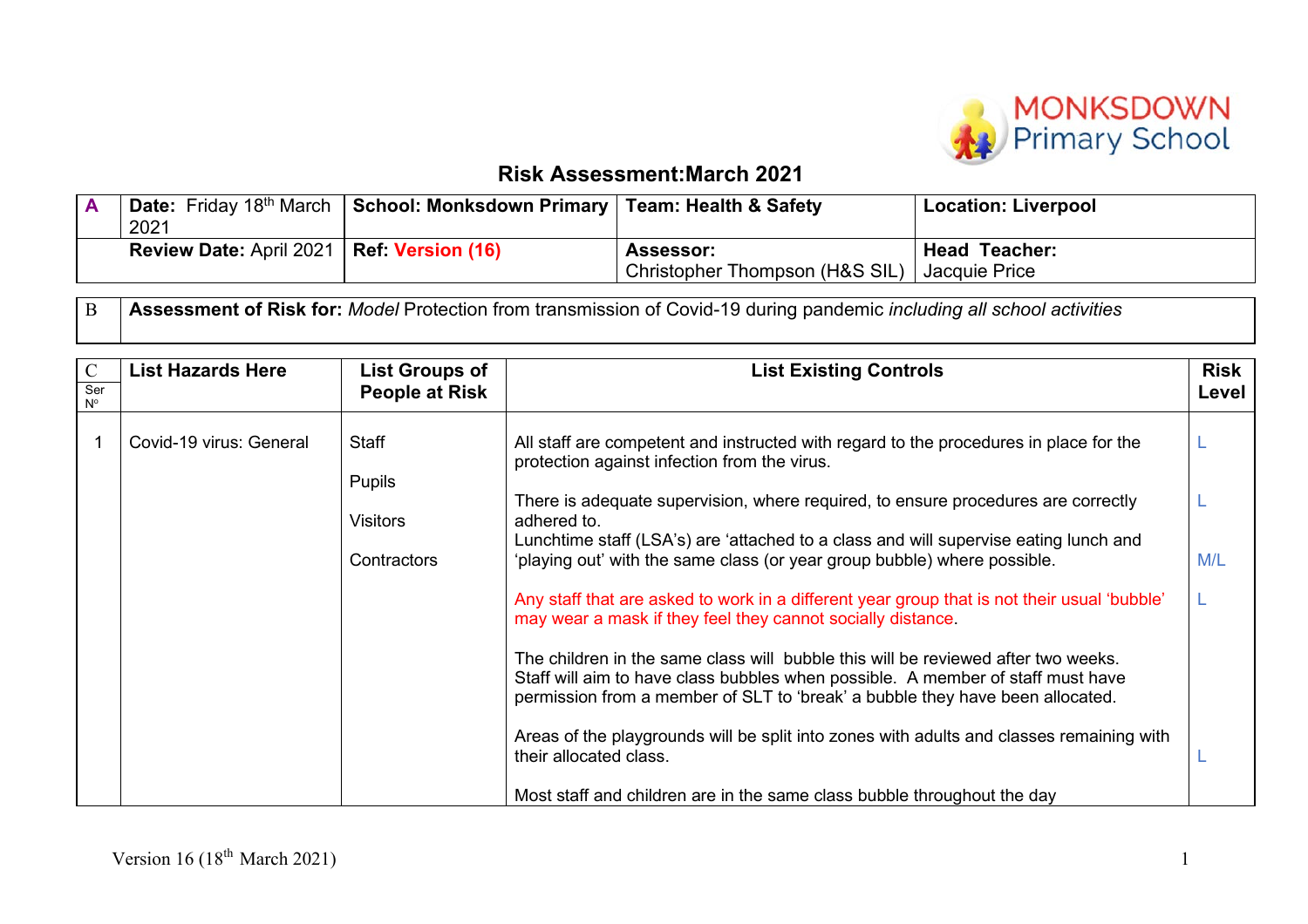|  | Any after school clubs will be for one bubble of children (preferably from the same class<br>bubble if opened up to other children they must be from the same year group bubble.<br>Any after school clubs should either be outdoors or in a well ventilated room.<br>Clubs must consider exits/pick up points to avoid congestion or large groups of parents<br>waiting to pick children up.<br>All clubs to have a maximum of 15 pupils. |     |
|--|--------------------------------------------------------------------------------------------------------------------------------------------------------------------------------------------------------------------------------------------------------------------------------------------------------------------------------------------------------------------------------------------------------------------------------------------|-----|
|  | <b>Exceptions to this are:</b><br>Breakfast club – Risk assessed with parents' agreement – Children in year group<br>bubble. Reduced number, maximum of 15 in each 'bubble'.<br>Phonics in KS1 – Children taught in phases due to recovery curriculum. Staff to socially<br>distance.                                                                                                                                                      |     |
|  | A limited number of staff will 'cross bubbles' e.g. to deliver PPA or support children but<br>staff will follow school protocol and maintain 2 metres distance whenever possible<br>particularly from other adults. Any staff who do not feel able to keep a 2 metre distance<br>should wear a facemask<br>Some PPA staff will no longer cross bubbles due to updated extended duty of care risk<br>assessments.                           | M/L |
|  | Visors purchased for any member of staff who wishes to wear them.                                                                                                                                                                                                                                                                                                                                                                          |     |
|  | Liverpool City Council COVID-19: Personal Protective Equipment (PPE) Policy                                                                                                                                                                                                                                                                                                                                                                |     |
|  | School infection control risk assessment updated as required.                                                                                                                                                                                                                                                                                                                                                                              |     |
|  | Pupils and staff who are symptomatic or who have household members who are<br>symptomatic will not be allowed to attend school and will be requested to isolate as per<br>national guidance until a negative test result.                                                                                                                                                                                                                  |     |
|  | This guidance is being updated regularly.<br><b>Department for Education: School Coronavirus Operational Guidance February</b><br>2021                                                                                                                                                                                                                                                                                                     |     |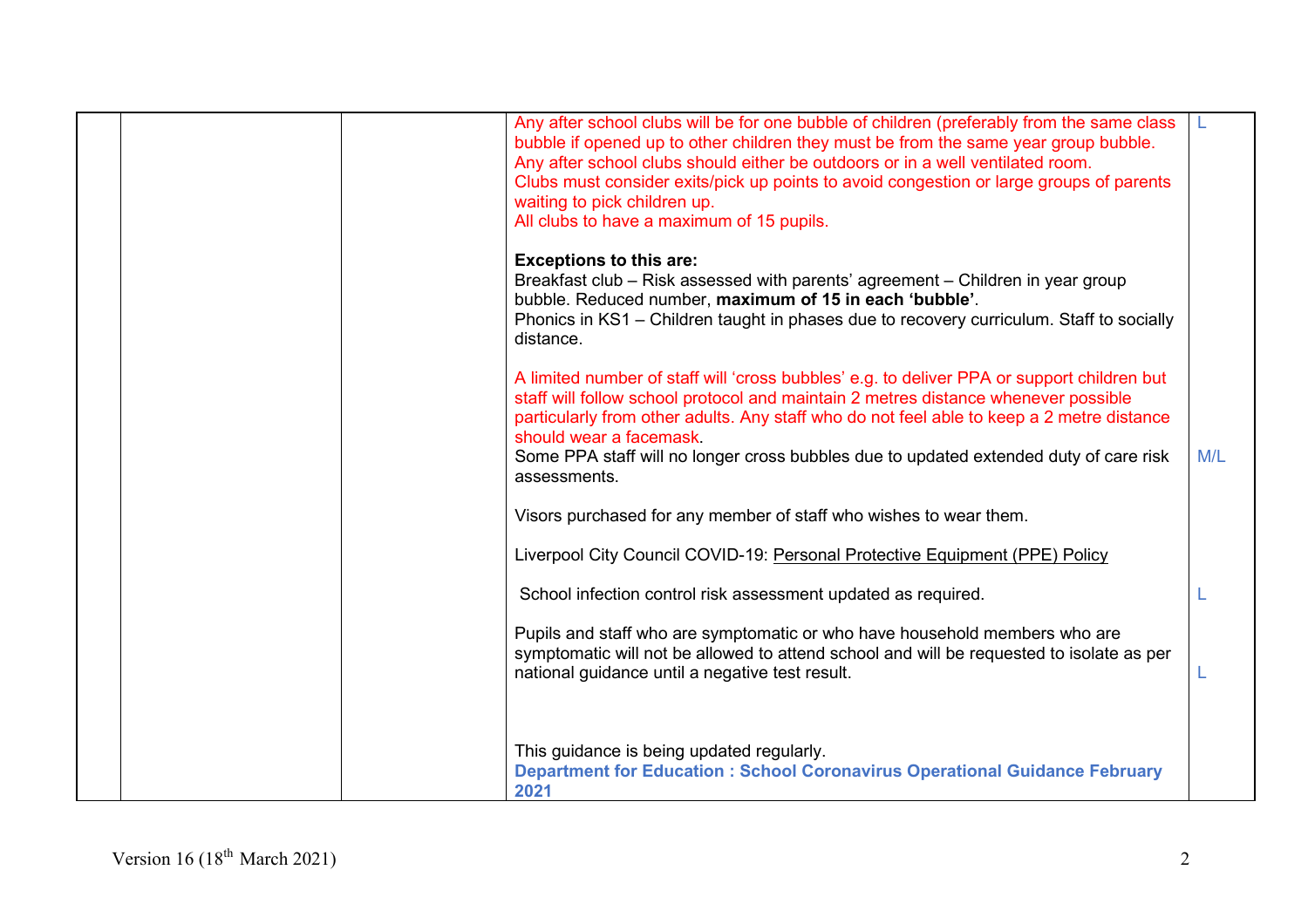|  | 'If you follow the system of controls, you will effectively reduce risks in<br>your setting and create an inherently safer environment. These additional<br>measures will be reviewed in partnership with health experts to decide<br>whether evidence suggests that these measures can be eased ahead of<br>the summer term'.                                                                                                                                                                                                                                                                                                                                                                                                                                                                                                                                                                                                                                                                                                                                                                                                                                                                                                             |     |
|--|--------------------------------------------------------------------------------------------------------------------------------------------------------------------------------------------------------------------------------------------------------------------------------------------------------------------------------------------------------------------------------------------------------------------------------------------------------------------------------------------------------------------------------------------------------------------------------------------------------------------------------------------------------------------------------------------------------------------------------------------------------------------------------------------------------------------------------------------------------------------------------------------------------------------------------------------------------------------------------------------------------------------------------------------------------------------------------------------------------------------------------------------------------------------------------------------------------------------------------------------|-----|
|  | <b>Prevention</b><br>You must always:<br>1) Minimise contact with individuals who are required to self-isolate by ensuring<br>they do not attend the school.<br>2) Ensure face coverings are used in recommended circumstances.<br>3) Ensure everyone is advised to clean their hands thoroughly and more often<br>than usual. 4) Ensure good respiratory hygiene for everyone by promoting the<br>'catch it, bin it, kill it' approach.<br>5) Maintain enhanced cleaning, including cleaning frequently touched surfaces<br>often, using standard products such as detergents.<br>6) Consider how to minimise contact across the site and maintain social<br>distancing wherever possible.<br>7) Keep occupied spaces well ventilated. In specific circumstances:<br>8) Ensure individuals wear the appropriate personal protective equipment (PPE)<br>where necessary.<br>9) Promote and engage in asymptomatic testing, where available.<br>Response to any infection You must always:<br>10) Promote and engage with the NHS Test and Trace process.<br>11) Manage and report confirmed cases of coronavirus (COVID-19) amongst<br>the school community.<br>12) Contain any outbreak by following local health protection team advice. | M/L |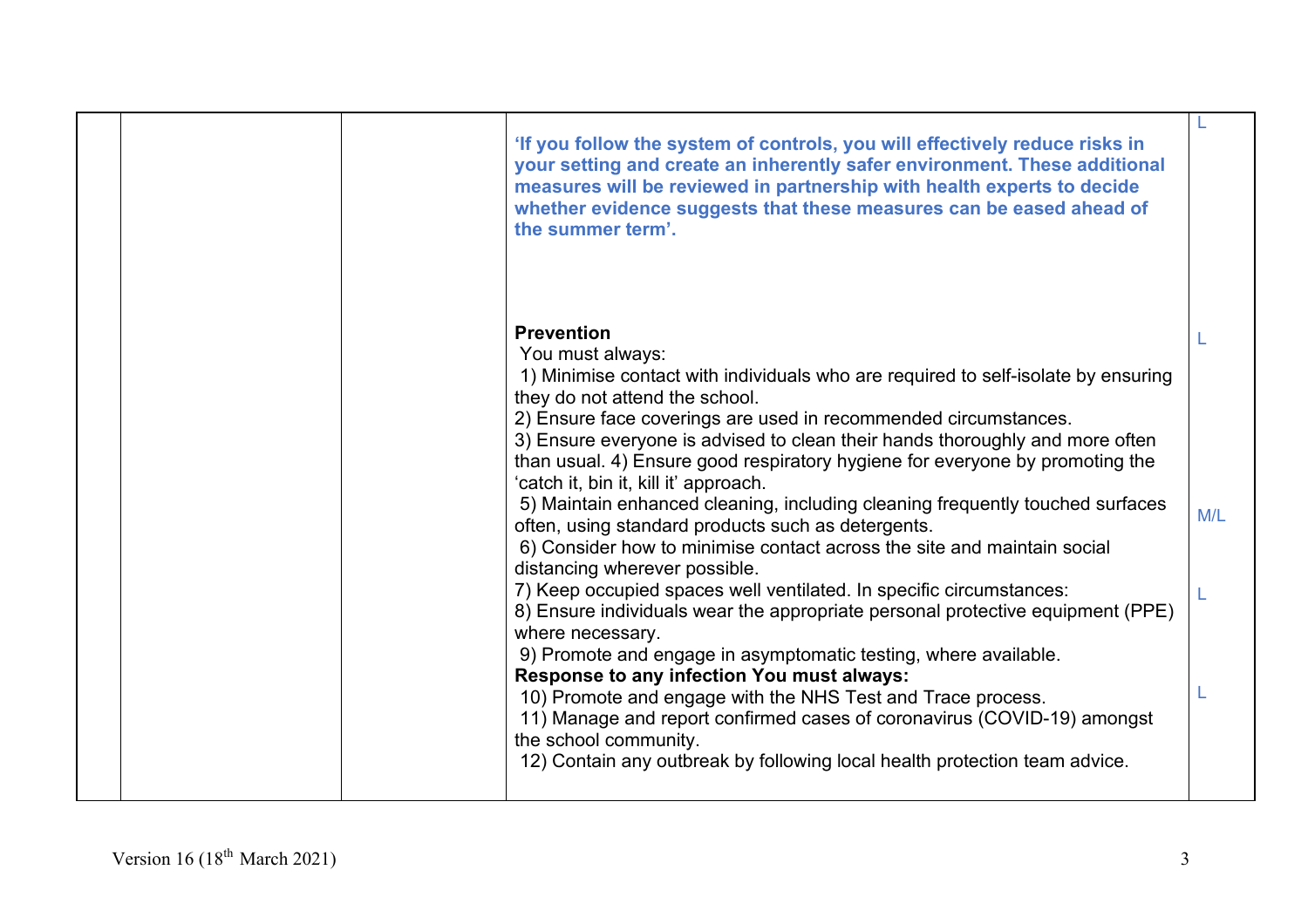|  | 'If anyone in your school develops a new and continuous cough or a high              |  |
|--|--------------------------------------------------------------------------------------|--|
|  | temperature, or has a loss of, or change in, their normal sense of taste or          |  |
|  | smell (anosmia), you:                                                                |  |
|  | . must send them home to begin isolation - the isolation period includes             |  |
|  | the day the symptoms started and the next 10 full days                               |  |
|  | . advise them to follow the guidance for households with possible or                 |  |
|  | confirmed coronavirus (COVID-19) infection                                           |  |
|  | • advise them to arrange to have a test as soon as possible to see if they           |  |
|  | have coronavirus (COVID-19) Other members of their household (including              |  |
|  | any siblings and members of their support or childcare bubble if they have           |  |
|  | one) should self-isolate. Their isolation period includes the day symptoms           |  |
|  | started for the first person in their household, or the day their test was           |  |
|  | taken if they did not have symptoms, whether this was a Lateral Flow                 |  |
|  | Device (LFD) or Polymerase Chain Reaction (PCR) test), and the next 10               |  |
|  | full days. If a member of the household starts to display symptoms while             |  |
|  | self-isolating they will need to restart the 10 day isolation period and book        |  |
|  | a test. If anyone tests positive whilst not experiencing symptoms but                |  |
|  | develop symptoms during the isolation period, they must restart the 10               |  |
|  | day isolation period from the day they developed symptoms.'                          |  |
|  | (Department for Education operational Guidance February 2021)                        |  |
|  |                                                                                      |  |
|  | People who test positive should continue to self-isolate for 10 days from onset of   |  |
|  | symptoms or 10 days from point of taking a positive test if asymptomatic.            |  |
|  | If a member of staff or pupil has a positive Lateral flow test they along with their |  |
|  | bubble will be asked to isolate for 10 days. If the positive case then has a PCR     |  |
|  | test which is negative – the bubble may then return to school.                       |  |
|  |                                                                                      |  |
|  | Contacts will be based on a 2 day rule (not 48 hours) therefore if a member of       |  |
|  | staff were to test positive on a Sunday contacts from the previous Friday would      |  |
|  | need to isolate.                                                                     |  |
|  |                                                                                      |  |
|  | If a pupil is awaiting collection:                                                   |  |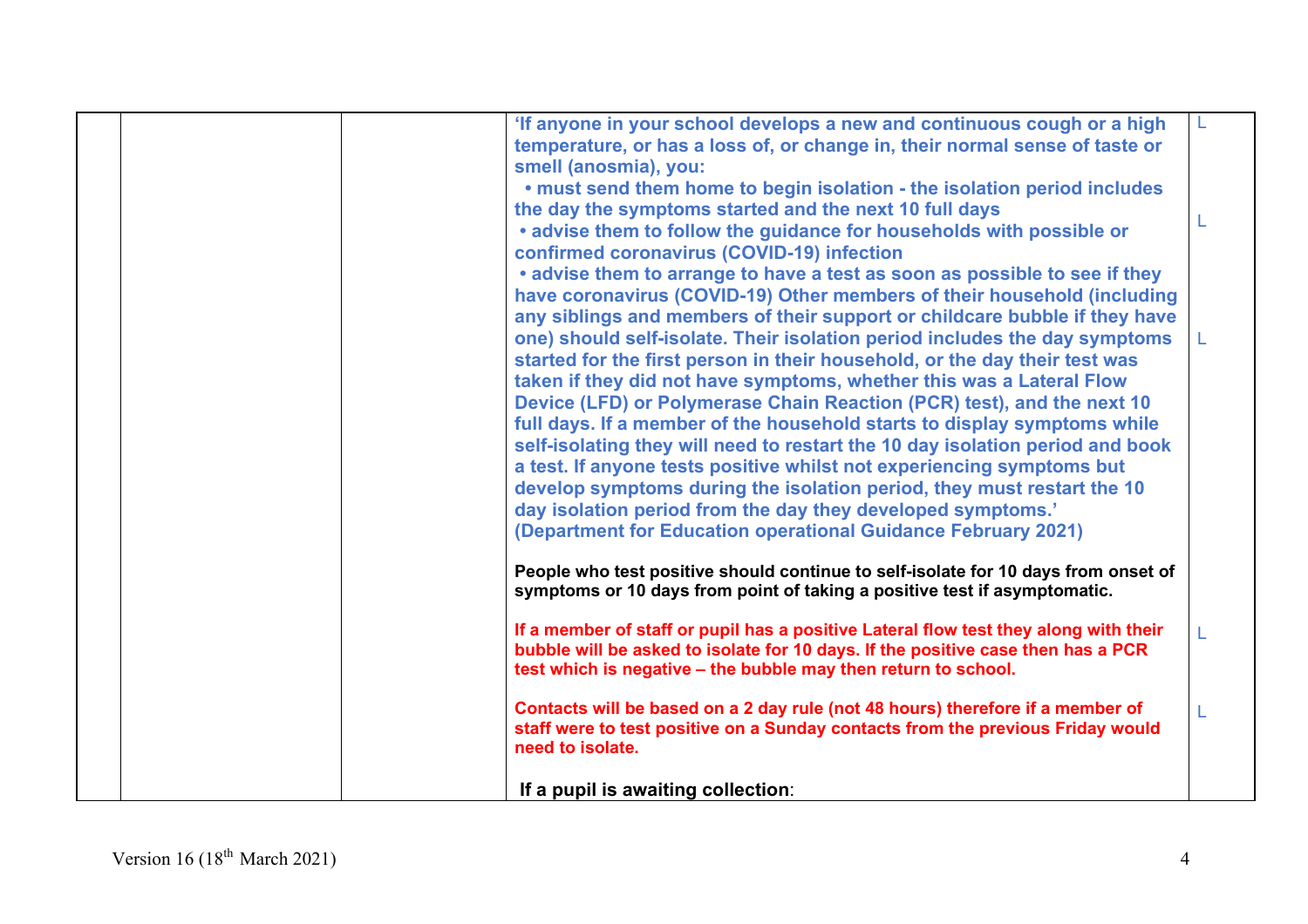| • they should be moved, if possible, to a room where they can be isolated behind<br>a closed door, depending on the age and needs of the pupil, with appropriate<br>adult supervision if required<br>• a window should be opened for fresh air ventilation if it is safe to do so<br>• if it is not possible to isolate them, move them to an area which is at least 2<br>metres away from other people<br>• if they need to go to the bathroom while waiting to be collected, they should<br>use a separate bathroom if possible - the bathroom must be cleaned and<br>disinfected using standard cleaning products before being used by anyone else<br>• personal protective equipment (PPE) must be worn by staff caring for the pupil<br>while they await collection if a distance of 2 metres cannot be maintained (such<br>as for a very young child or a child with complex needs) |  |
|-------------------------------------------------------------------------------------------------------------------------------------------------------------------------------------------------------------------------------------------------------------------------------------------------------------------------------------------------------------------------------------------------------------------------------------------------------------------------------------------------------------------------------------------------------------------------------------------------------------------------------------------------------------------------------------------------------------------------------------------------------------------------------------------------------------------------------------------------------------------------------------------|--|
| Governors & School HST (Health & Safety Team) have reviewed the following<br>applicable individual risk assessments where relevant:<br>New and expectant mothers.<br><b>Stress</b><br>Individual pupil assessments carried out by SENDCo<br>Covid-19 specific extended duty of care risk assessment considered and carried out<br>where relevant and if staff wish for staff and pupils meeting the following criteria:<br>Vulnerable or extremely vulnerable member of staff and/or pupil.<br>Staff who have an extremely vulnerable household member and request an<br>extended duty of care risk assessment.                                                                                                                                                                                                                                                                           |  |
| Extended duty of care Risk Assessments reviewed on a regular basis. Staff to work with<br>their line manager to take responsibility for their own safety. If they have suggestions or<br>ways to prevent risk to speak to their line manager to include/consider in their risk<br>assessment.                                                                                                                                                                                                                                                                                                                                                                                                                                                                                                                                                                                             |  |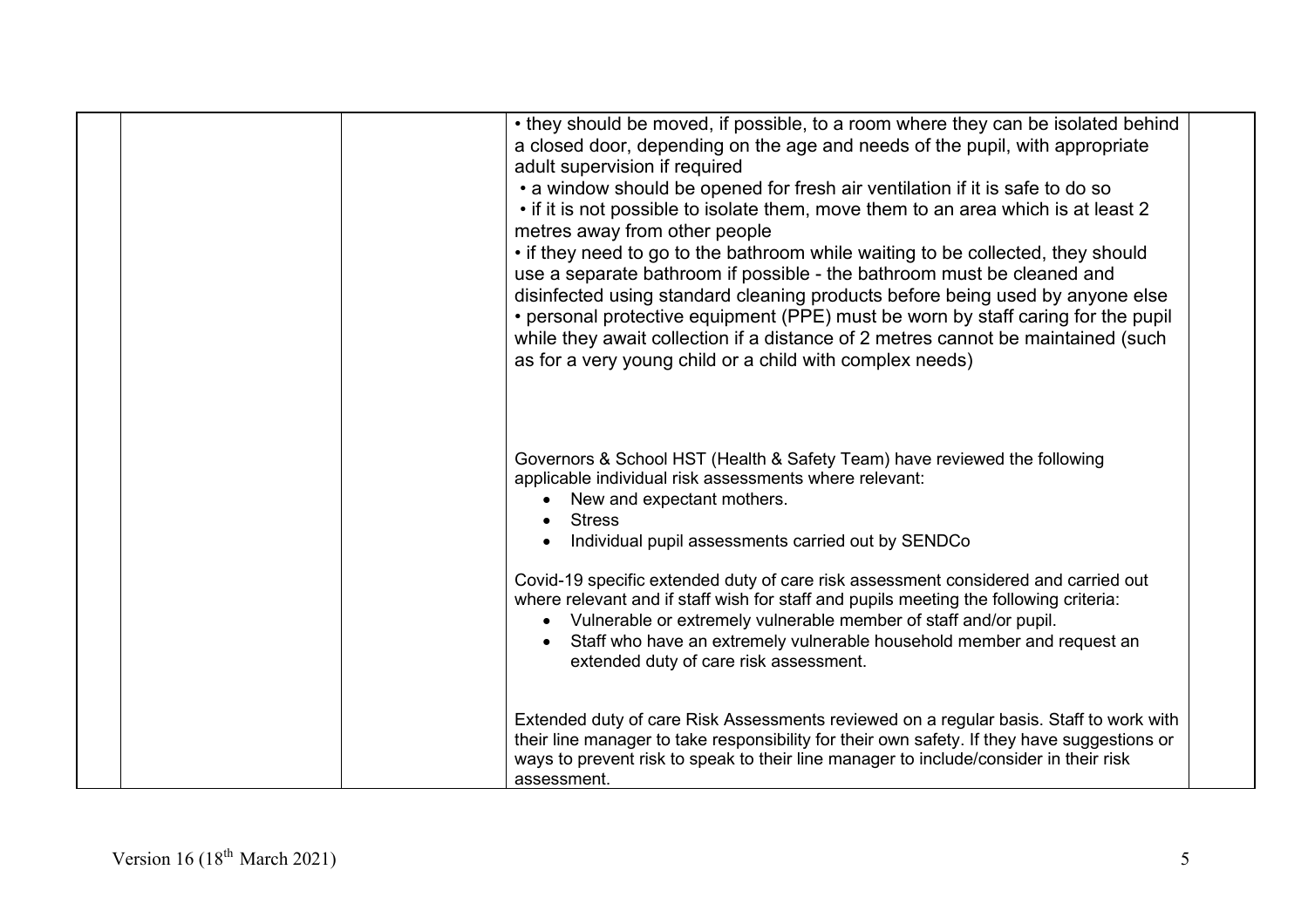|  | Covid age assessment tool offered to all staff. Staff who already have an extended duty<br>of care risk assessment - requested to fill them out.                                                                                                                                                                                                                                                                                              |
|--|-----------------------------------------------------------------------------------------------------------------------------------------------------------------------------------------------------------------------------------------------------------------------------------------------------------------------------------------------------------------------------------------------------------------------------------------------|
|  | Gatherings for work purposes are only allowed when they are reasonably necessary<br>and social distancing can be maintained.                                                                                                                                                                                                                                                                                                                  |
|  | Cleaning staff to come to school on time for their shift and not beforehand – to keep<br>them safe and stop any possible mixing with staff or children.<br>Staff to move out of a room if a cleaner wants to go in to clean.                                                                                                                                                                                                                  |
|  | Continue to observe good hand and respiratory hygiene and maintain social distancing<br>in line with section 5 'prevention'.                                                                                                                                                                                                                                                                                                                  |
|  | All staff can to attend school as part of their normal contracted ours except those<br>members of staff who are clinically extremely vulnerable and have demonstrated that<br>they have had a letter to say they have been asked to continue to shield until March 31 <sup>st</sup><br>2021.                                                                                                                                                  |
|  | Staff to inform member of SLT if they require any support for their mental health & well -<br>being (Confidential).                                                                                                                                                                                                                                                                                                                           |
|  | HST regularly update and inform staff re government guidance regarding covid-9<br>controls required:<br>• Gov.uk https://www.gov.uk/<br>Public Health England https://www.gov.uk/government/organisations/public-<br>health-england<br>Department for Education https://www.gov.uk/government/collections/guidance-<br>for-schools-coronavirus-covid-19#day-to-day-running-of-a-school<br>Health and Safety Executive https://www.hse.gov.uk/ |
|  | Referring to the following guidance and publications, as applicable:<br>HSE COVID19 latest information and advice<br>HSE Working safely during the coronavirus guide                                                                                                                                                                                                                                                                          |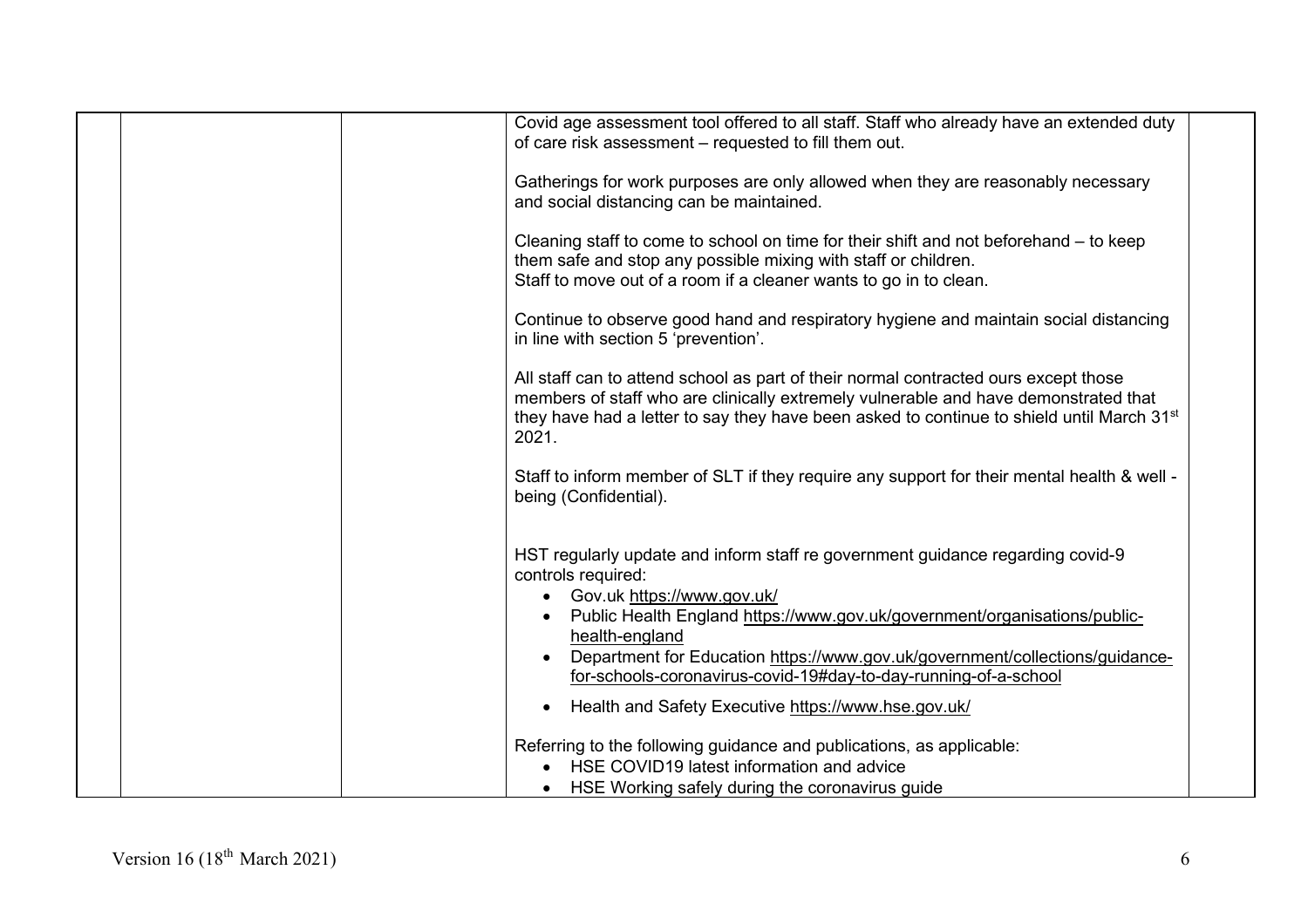|  | • Government guidance COVID-19: guidance for schools Covid-19<br>Government guidance COVID-19: guidance on shielding and protecting people<br>defined on medical grounds as extremely vulnerable<br>Government guidance COVID-19: guidance on shielding and protecting people<br>who are clinically extremely vulnerable<br>Government publication COVID-19: cleaning in non-healthcare settings<br>$\bullet$<br>Government publication Best Practice: how to hand wash<br>Government guidance for food business on Coronavirus (Covid-19)<br>Government guidance Covid-19: Safe working in education, childcare and<br>children's social care settings, including the use of personal protective<br>equipment (PPE) |
|--|----------------------------------------------------------------------------------------------------------------------------------------------------------------------------------------------------------------------------------------------------------------------------------------------------------------------------------------------------------------------------------------------------------------------------------------------------------------------------------------------------------------------------------------------------------------------------------------------------------------------------------------------------------------------------------------------------------------------|
|  | Due to the changing advice on Covid-19, HST will ensure they review safe working<br>procedures and protocols daily, until such time when it is deemed unnecessary.                                                                                                                                                                                                                                                                                                                                                                                                                                                                                                                                                   |
|  | There is an adequate supply of disposable PPE, as per specific task requirements, and<br>all staff provided with instruction in the correct use and fitment:<br>Public Health England and NHS YouTube video, Covid-19: putting on and<br>$\bullet$<br>removing personal protective equipment (PPE) - a guide for care homes (For<br>staff dealing with a child with suspected Covid 19.                                                                                                                                                                                                                                                                                                                              |
|  | PPE provided, as required following specific current guidance for the protection of<br>Covid-19 detail type and standard, as applicable:<br>Disposable half face mask<br>Disposable gloves<br>Disposable aprons<br>Where personal care is to be provided eye protection/surgical face mask<br>PPE located in isolation area (Counselling room outside Nursery)<br>Kitchen staff may wear PPE if they wish to whilst in contact with children.                                                                                                                                                                                                                                                                        |
|  | All used PPE should be double bagged and disposed of appropriately after a suspected<br>case of the virus and stored safely and securely for at least 72hrs before disposing via<br>the normal waste system.                                                                                                                                                                                                                                                                                                                                                                                                                                                                                                         |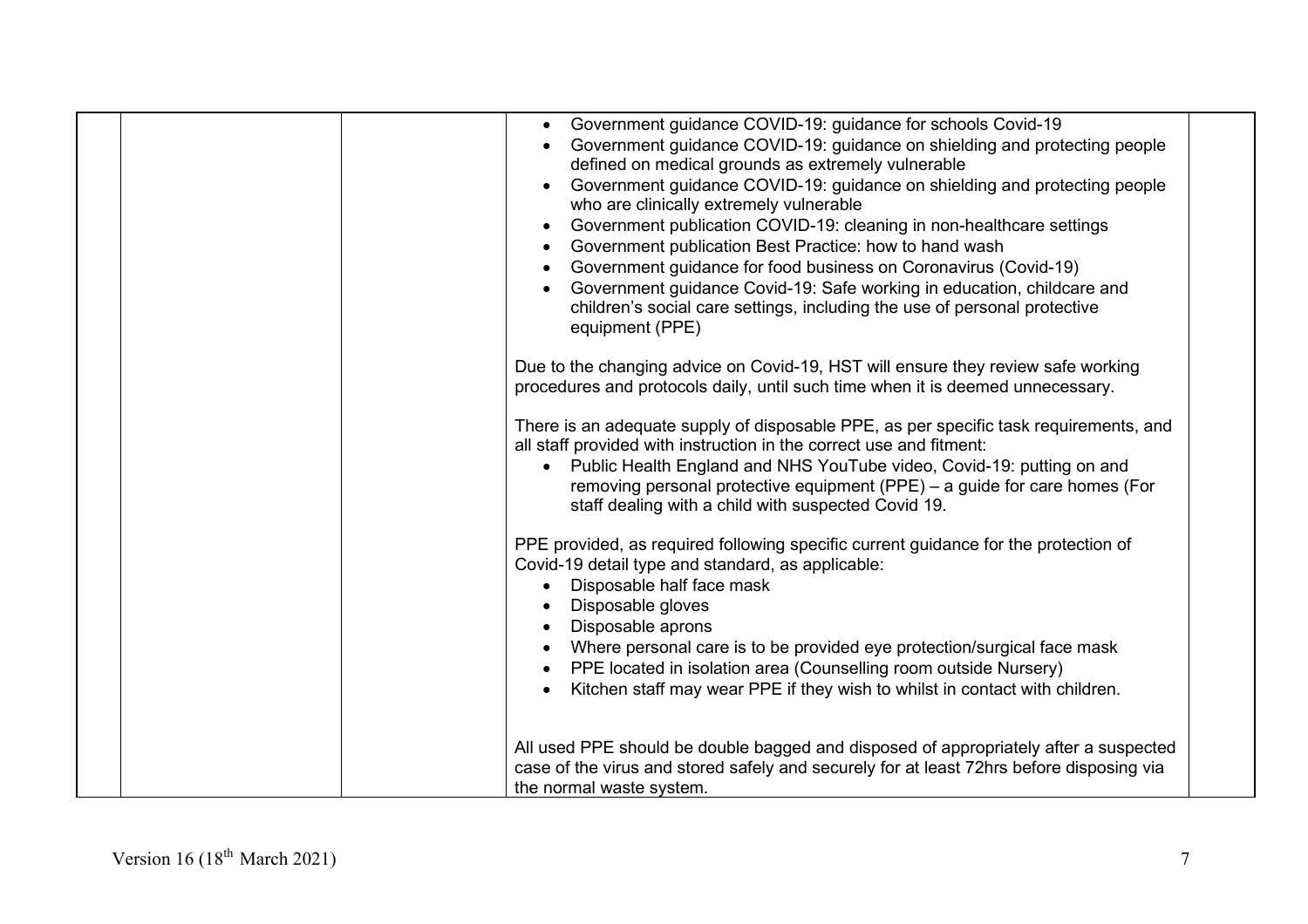|  | All staff informed that hands should be washed regularly as per Government guidance.<br>Pupils regularly reminded, in age appropriate ways, that hands should be regularly                                 |  |
|--|------------------------------------------------------------------------------------------------------------------------------------------------------------------------------------------------------------|--|
|  | washed as per Government guidance.                                                                                                                                                                         |  |
|  | Pupils will have break times with their class / year group and will not mix with any other<br>year group bubble.                                                                                           |  |
|  | Signage around school encouraging staff and pupils to maintain good hand hygiene.                                                                                                                          |  |
|  | School encourages good respiratory hygiene by promoting 'catch it, bin it, kill it'. Posters<br>displayed in prominent areas and toilets.                                                                  |  |
|  | Parents and Carers kept informed via email bulletins etc. regarding changes to start<br>finish times and any new local rules regarding drop of and pick up etc.                                            |  |
|  | Parents asked / reminded to wear face masks on the yard/in communal areas when<br>dropping off & picking up children.                                                                                      |  |
|  | 'You should consider how to communicate any changes to parents. Remind<br>them about the process that has been agreed for drop off and collection,                                                         |  |
|  | including not to:                                                                                                                                                                                          |  |
|  | • gather at the gates<br>• come onto the site without an appointment'.                                                                                                                                     |  |
|  | (DofE Operational Guidance Feb. 2021)                                                                                                                                                                      |  |
|  | Reminder only one parent/carer to pick up / drop off (and that adult to be wearing a face<br>mask unless medically exempt). SLT to stand at gates with spare masks for parents who<br>have forgotten them. |  |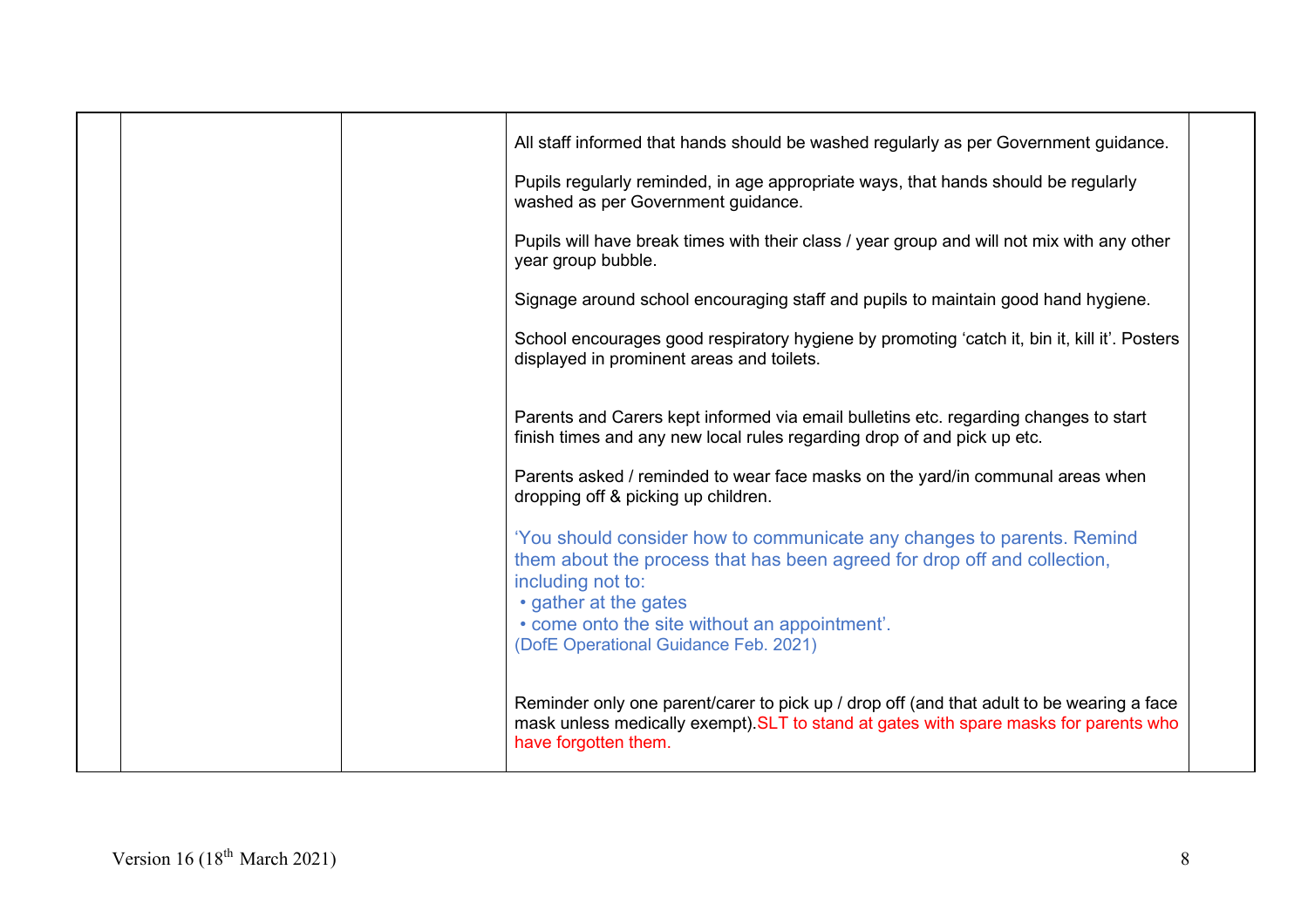|                |                                               |                                                          | Reminder to parents via newsletter that cuddly toys and items should not be brought<br>from home unless agreed by SLT to minimise a risk of transition. Any children who are<br>anxious to be provided with something that belongs to school and is washed regularly.<br>Reminder parents gathering to talk after drop off – asked to move away from the school<br>building & Playgrounds.<br>Staff kept informed via email, online meetings etc. Any in-person meetings held should<br>be socially distanced.<br>Post-incident de-briefing carried out for anyone involved in an incident of suspected<br>contamination, with the aim of providing support and preventing incident recurrence.<br>Further support provided to all staff members affected by the incident.<br>All incidents reported to the Health and Safety Unit as per the school accident and<br>incident reporting procedure using the LCC online accident and incident report form. |  |
|----------------|-----------------------------------------------|----------------------------------------------------------|-----------------------------------------------------------------------------------------------------------------------------------------------------------------------------------------------------------------------------------------------------------------------------------------------------------------------------------------------------------------------------------------------------------------------------------------------------------------------------------------------------------------------------------------------------------------------------------------------------------------------------------------------------------------------------------------------------------------------------------------------------------------------------------------------------------------------------------------------------------------------------------------------------------------------------------------------------------|--|
|                |                                               |                                                          | Reference made to HSE guidance for reporting under RIDDOR:<br>HSE RIDDOR reporting of COVID-19                                                                                                                                                                                                                                                                                                                                                                                                                                                                                                                                                                                                                                                                                                                                                                                                                                                            |  |
| $\overline{2}$ | Covid-19 virus; General<br>school environment | <b>Staff</b><br>Pupils<br><b>Visitors</b><br>Contractors | All school gates will be opened to the school grounds to dilute the numbers coming<br>through them as much as possible. Staggered start & finish times are in place.<br>Toilets allocated to particular classes even within the same toilet block. Age appropriate<br>signage /teacher photograph on outside of the door to show pupils which cubicle they<br>should use.<br>Markings / posters are laid out on the playground for classes to line up at the start of the<br>school day.                                                                                                                                                                                                                                                                                                                                                                                                                                                                  |  |
|                |                                               |                                                          | School first aid risk assessment reviewed regularly.                                                                                                                                                                                                                                                                                                                                                                                                                                                                                                                                                                                                                                                                                                                                                                                                                                                                                                      |  |
|                |                                               |                                                          | School access control system reviewed and appropriate steps taken e.g. hand sanitizer<br>located at entrance for staff/visitors to cleanse hands after use, wipes available to<br>cleanse keypads and touchscreens.                                                                                                                                                                                                                                                                                                                                                                                                                                                                                                                                                                                                                                                                                                                                       |  |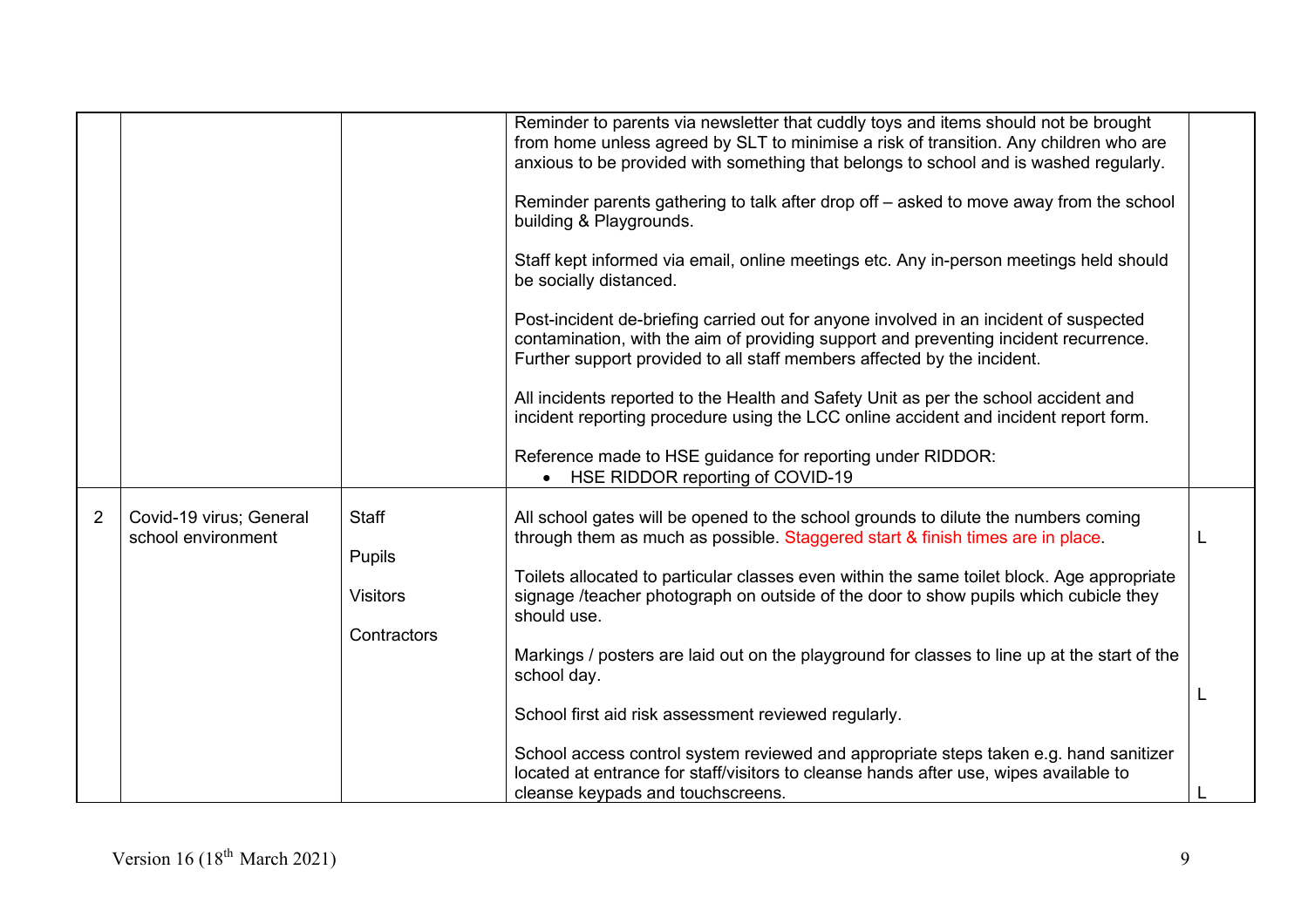|  | Fire Risk Assessment, Fire Evacuation Procedures to be reviewed in bubbles.<br>Risk of fire/harm overrides a temporary breech in bubbles.<br>Hand sanitizer stations located at:<br>Entrances to building<br>Classrooms/entrances to classrooms<br>Corridors<br>Staff rooms<br><b>Toilets</b><br>Changing areas |  |
|--|-----------------------------------------------------------------------------------------------------------------------------------------------------------------------------------------------------------------------------------------------------------------------------------------------------------------|--|
|  | Signage installed to various areas of the building reminding people to wash hands<br>regularly, in line with Government guidance and to maintain social distance.                                                                                                                                               |  |
|  | Corridors, walkways and staircases have tape markings laid out to indicate side to walk<br>on two-way traffic.                                                                                                                                                                                                  |  |
|  | Staff verbally reinforce controls in corridors, walkways and stairwells where<br>necessary.                                                                                                                                                                                                                     |  |
|  | Staff and pupils are requested to keep close to the side of the corridor or walkway to<br>maximise social distancing while others are using the opposite side.                                                                                                                                                  |  |
|  | Whole school assemblies and collective worship are not to take place during the Covid-<br>19 pandemic. Year group assemblies may be undertaken in 'bubbles' where<br>appropriate. Virtual assemblies can take place.                                                                                            |  |
|  | All Key stage assemblies will take place via zoom or google classroom.                                                                                                                                                                                                                                          |  |
|  | The use of the school staff rooms is minimised to maximise social distancing between<br>colleagues. Wipes and cleaning materials available in staff rooms for staff to clean<br>regular contact points e.g. kettle, taps etc.                                                                                   |  |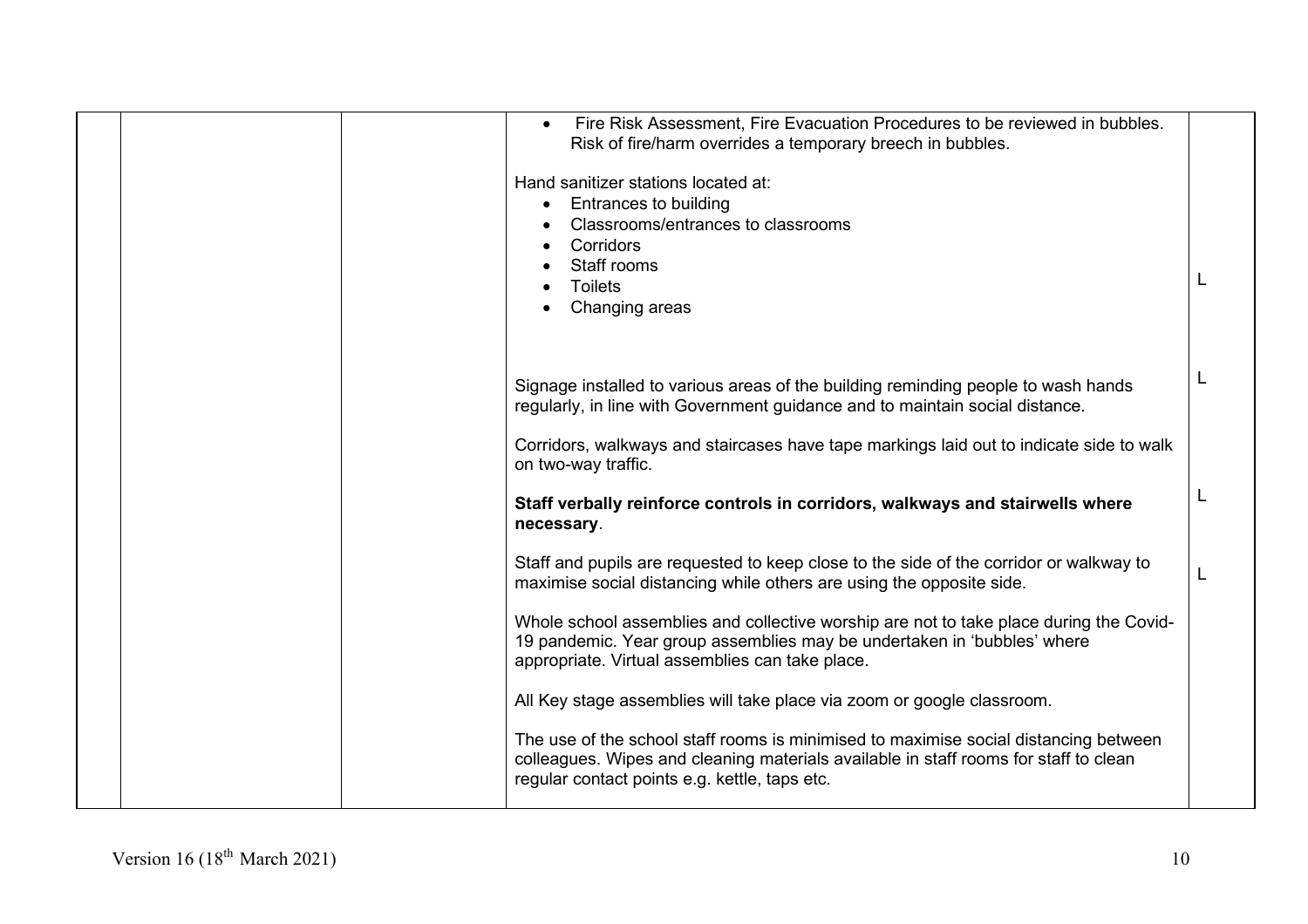|   |                                                               |              | From 8 <sup>th</sup> March government protocol & safety measures are in place in place and<br>school will continue to be open unless a year group bubble is required to self-isolate or<br>further government advice is received.                                                                                               |   |
|---|---------------------------------------------------------------|--------------|---------------------------------------------------------------------------------------------------------------------------------------------------------------------------------------------------------------------------------------------------------------------------------------------------------------------------------|---|
| 3 | Covid-19 virus: School<br>reception, offices &<br>staffrooms. | <b>Staff</b> | There are four staffrooms and each staffroom will have a maximum capacity on the<br>door. Please do not go above this number for any reason as you will be putting yourself<br>& colleagues at risk.                                                                                                                            | L |
|   |                                                               |              | Staffroom 1 Nursery office/staffroom (Nursery staff)<br>Staffroom 2 The Hive rooms 1&2 (EYFS & KS1 staff) Whilst building work is going on in   L<br>March. This may need to be timetabled if the Hive becomes too busy.<br>Staffroom 3 School staffroom (Lower KS2 staff)<br>Staffroom 4 Breakfast club room (Upper KS2 staff) |   |
|   |                                                               |              | As break times are in year groups staff are able to use the allocated staffrooms.                                                                                                                                                                                                                                               |   |
|   |                                                               |              | Lunchtime (staffroom) arrangements for staff:<br>Nursery - Nursery Office                                                                                                                                                                                                                                                       | M |
|   |                                                               |              | Reception - The Hive (or The Hive room 2 if cannot socially distance)                                                                                                                                                                                                                                                           |   |
|   |                                                               |              | Year $1 \quad 12.30 - 1.00 \text{pm}$ (The Hive)<br>Year 2 12.00 - 12.30pm (The Hive)                                                                                                                                                                                                                                           |   |
|   |                                                               |              | Year 3<br>12.00 - 12,30pm (Staffroom)<br>12.30 - 1.00pm (Staffroom)<br>Year 4                                                                                                                                                                                                                                                   |   |
|   |                                                               |              | 12.30 - 1.00pm (Breakfast club room)<br>Year 5<br>1.00 - 1.30pm (Breakfast club room)<br>Year 6                                                                                                                                                                                                                                 |   |
|   |                                                               |              | This rota may change due to Children's rota's moving - when they eat in the classroom<br>or dining hall. (Leadership team to update staff of any changes).                                                                                                                                                                      |   |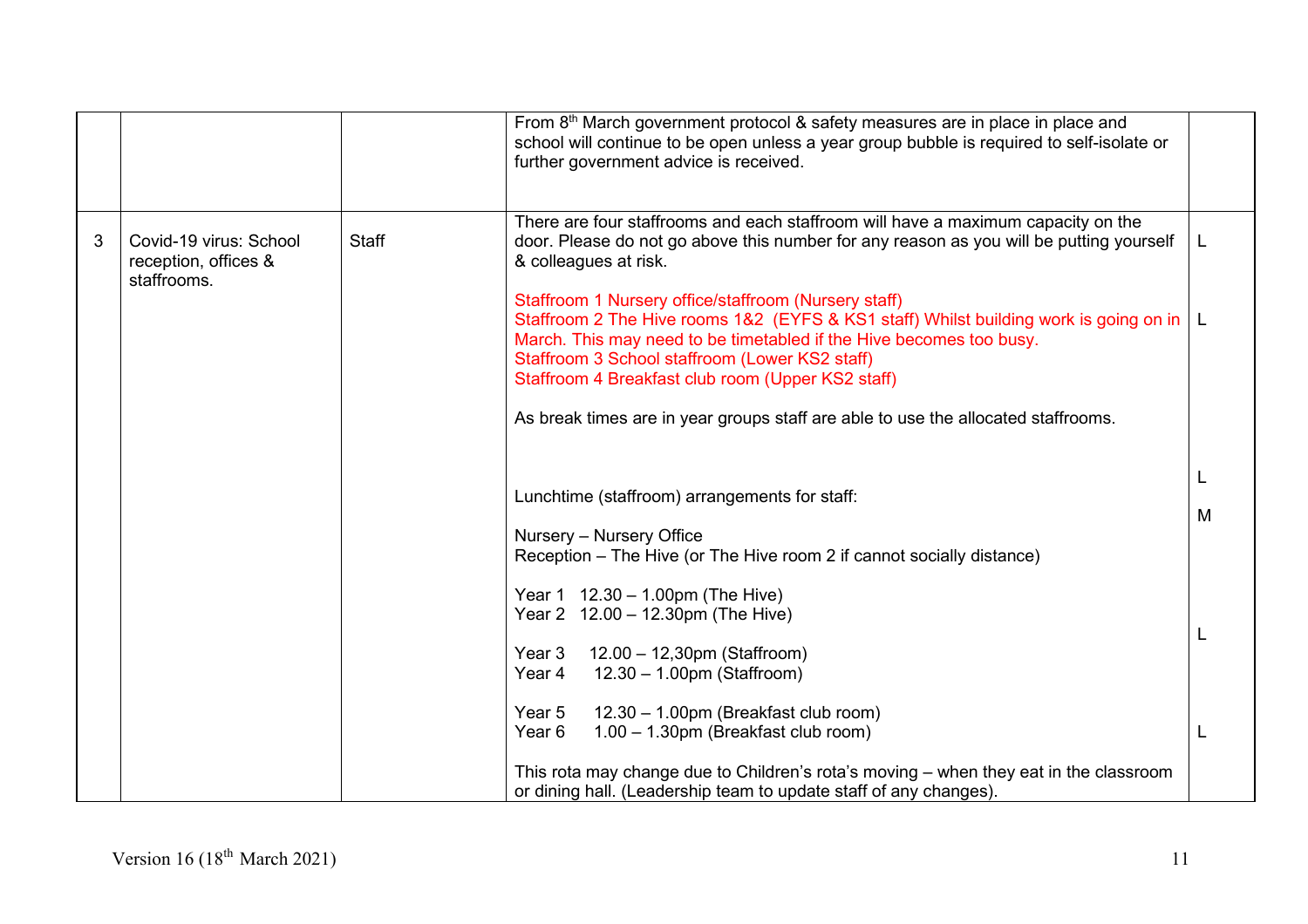|  | Please use the staffrooms at these times and do not gather together anywhere<br>else in school to protect you and your colleagues. Please do not be offended if a<br>member of SLT asks you why you are not in your bubble - it is for everyone's<br>health & safety. | L |
|--|-----------------------------------------------------------------------------------------------------------------------------------------------------------------------------------------------------------------------------------------------------------------------|---|
|  | Colleagues may wish to remain in their classrooms to keep safe and avoid mixing.<br>Colleagues who mix in the staffroom (from the same year group) MUST ensure at least<br>a 2 metre distance.                                                                        |   |
|  | Staff are instructed to send information electronically when possible to avoid face to<br>face contact.                                                                                                                                                               |   |
|  | All returned visitor passes, keys or fobs are kept stored separately from other items and<br>cleaned and sanitised before reissue.<br>All waiting areas are reconfigured to ensure social distancing can be maintained.                                               |   |
|  | Staff to only go to the main school office if it is absolutely necessary (otherwise<br>please use classroom telephones or e-mail to contact).                                                                                                                         |   |
|  | <b>Ventilation</b>                                                                                                                                                                                                                                                    |   |
|  | In addition to government guidance below, please find attached additional<br>information to support ventilation from CIBSE.                                                                                                                                           |   |
|  | When the setting is in operation, it is important to ensure it is well ventilated and<br>a comfortable teaching environment is maintained.                                                                                                                            |   |
|  | This can be achieved by a variety of measures including:                                                                                                                                                                                                              |   |
|  |                                                                                                                                                                                                                                                                       |   |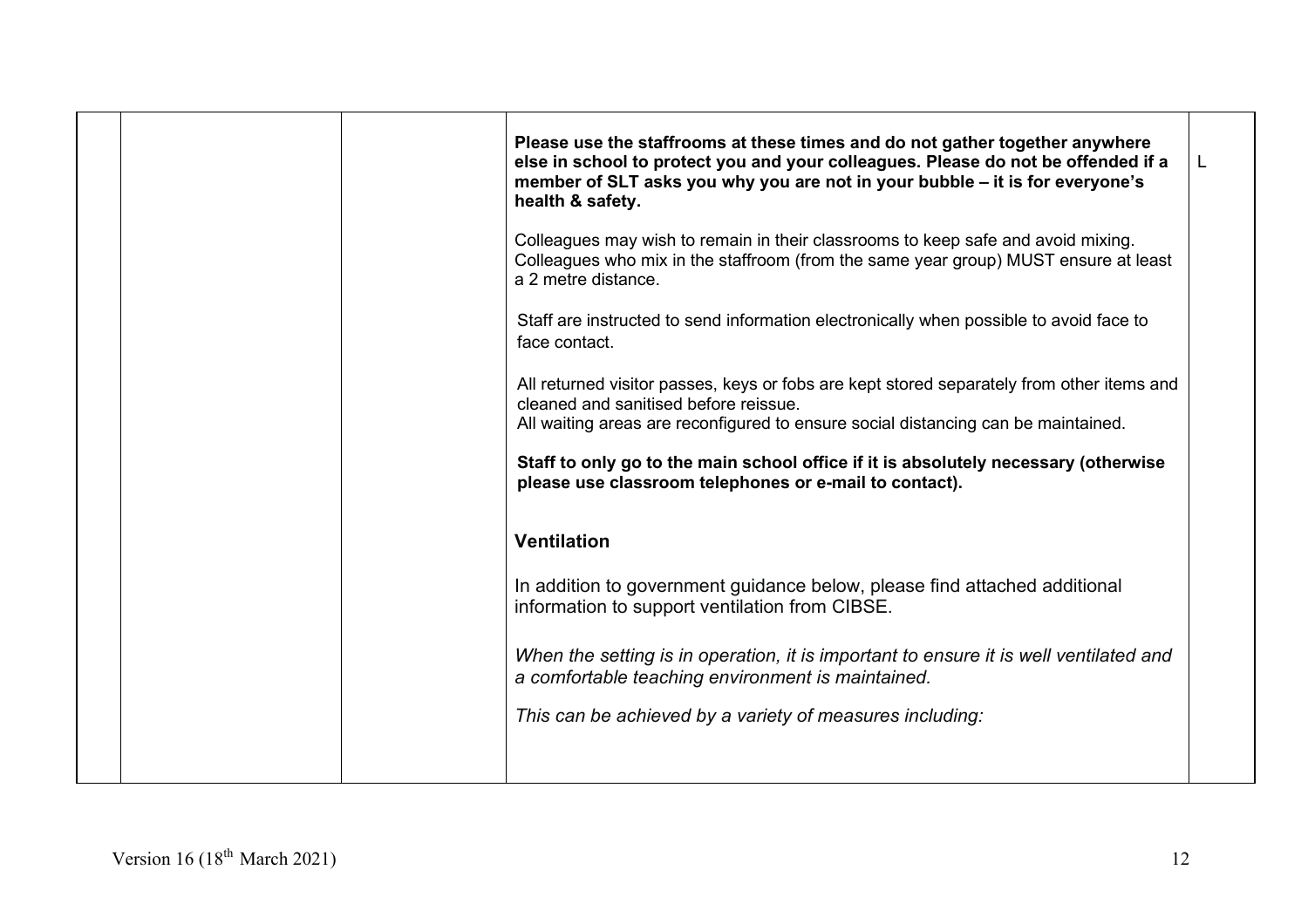|   |                          |              | natural ventilation – opening windows (in cooler weather windows should be<br>opened just enough to provide constant background ventilation and opened<br>more fully during breaks to purge the air in the space). Opening internal doors<br>can also assist with creating a throughput of air                                                                                                                                                               |   |
|---|--------------------------|--------------|--------------------------------------------------------------------------------------------------------------------------------------------------------------------------------------------------------------------------------------------------------------------------------------------------------------------------------------------------------------------------------------------------------------------------------------------------------------|---|
|   |                          |              | natural ventilation – if necessary external opening doors may also be used<br>(as long as they are not fire doors and where safe to do so)                                                                                                                                                                                                                                                                                                                   |   |
|   |                          |              | Desk configurations and allocation are such that children are not seated facing each<br>other whenever possible and if this doesn't interrupt learning.                                                                                                                                                                                                                                                                                                      |   |
|   |                          |              | Workstations are single user use.                                                                                                                                                                                                                                                                                                                                                                                                                            |   |
|   |                          |              | Staff to clean and sanitise their workstation (including chair arms) at the beginning and<br>end of their daily shift. Additional cleaning stations are provided for staff to use and<br>replenished as required.                                                                                                                                                                                                                                            |   |
|   |                          |              | A clear desk policy is in place. All work items and belongings are stored in desk<br>pedestals or store cupboards when not in use.                                                                                                                                                                                                                                                                                                                           |   |
|   |                          |              | Telephones must not be shared and staff should transfer calls rather than pass<br>handsets to colleagues. Where this is not possible, the handset should be wiped after<br>use.                                                                                                                                                                                                                                                                              |   |
|   |                          |              | The use of copiers, printers and shredders is for essential school use only. Where it is<br>essential to use such devices, they should be cleansed after each use.<br>A photocopier is in place for EYFS/KS1 staff outside KS1 hall.<br>.KS2 staff to continue to use reprographics room. Please ensure you adhere to<br>maximum capacity on the door. Appropriate signage is installed to advise users<br>accordingly and cleaning materials are available. |   |
| 4 | Covid-19 virus: Meetings | <b>Staff</b> | Any staff in-person meetings should only be held if a safe 2 metre distance can be<br>adhered to.                                                                                                                                                                                                                                                                                                                                                            | L |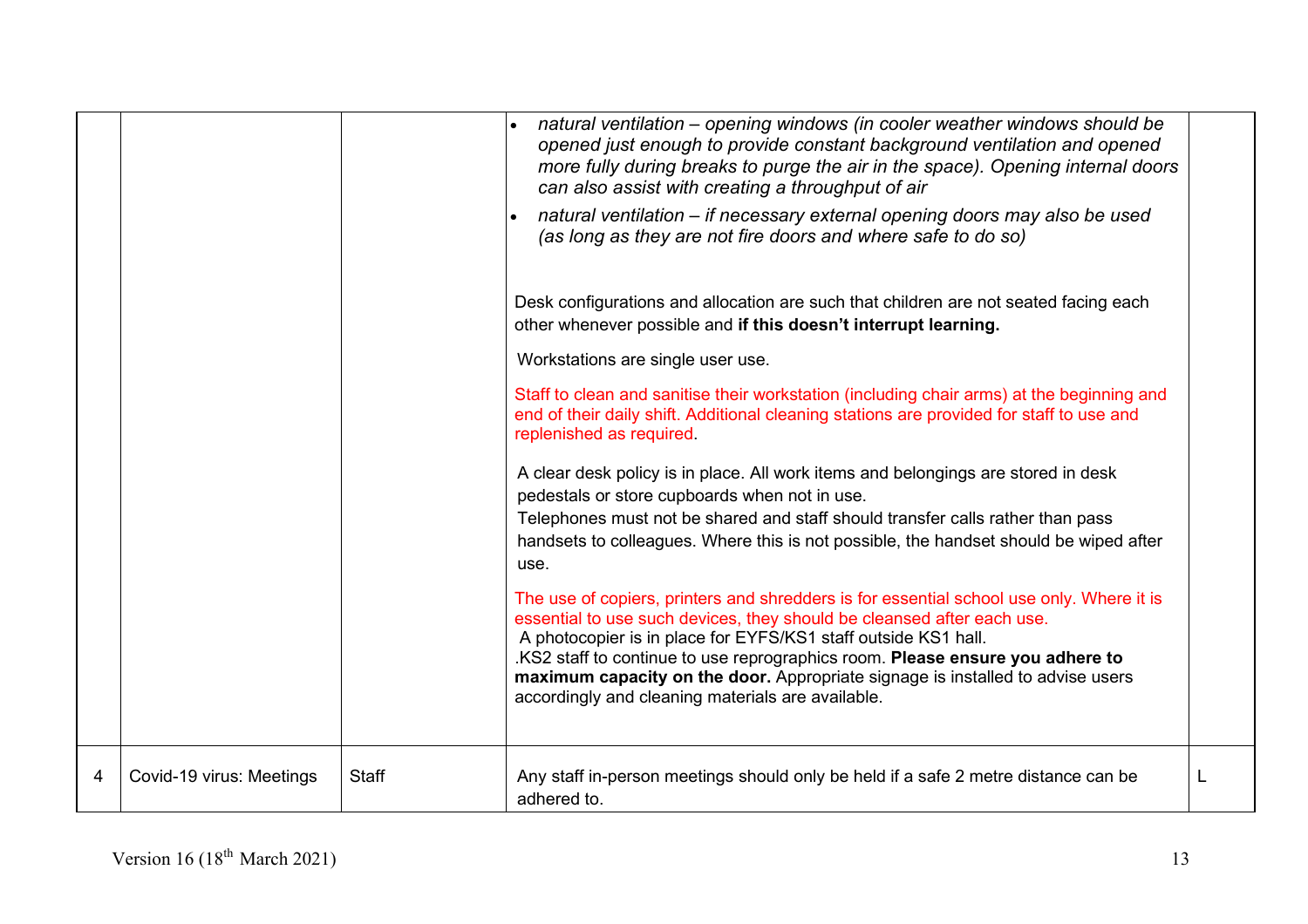|  | Staff can use other means of remote communication to host meetings where facilities<br>are readily available.<br>PPA to be taken in school. Teachers in the same year group to plan together in a<br>space where they can socially distance e.g. staffroom, breakfast club room or<br>The Hive room 3 if not in use.                                                                                                                                                                                                                              |  |
|--|---------------------------------------------------------------------------------------------------------------------------------------------------------------------------------------------------------------------------------------------------------------------------------------------------------------------------------------------------------------------------------------------------------------------------------------------------------------------------------------------------------------------------------------------------|--|
|  | Curriculum / subject leader meetings to take place either virtually or in a 'neutral' place<br>such as 'The Hive room 3 to keep integrity of the classroom/year group bubbles. Staff<br>to ensure strict 2 metre distancing. The Hive will be cleaned regularly. There is also a<br>bucket of materials and hand sanitiser should any staff wish to use it.                                                                                                                                                                                       |  |
|  | Staff room capacity is reduced to comply fully with prevailing social distancing<br>measures.                                                                                                                                                                                                                                                                                                                                                                                                                                                     |  |
|  | Please ensure that staff stay in their designated areas for breaks.<br>Wherever possible, meeting rooms should be adequately ventilated with external<br>windows opened during meetings.<br>For Mentors / SENCo - children not to share equipment e.g. pens unless sanitised.<br>Meeting room users advised not to share equipment during meetings i.e. pens,<br>stationery etc. Attendees to remove all items following the meeting.<br>Meeting room users to wipe down surfaces (including any buttons on IT equipment and<br>remote controls). |  |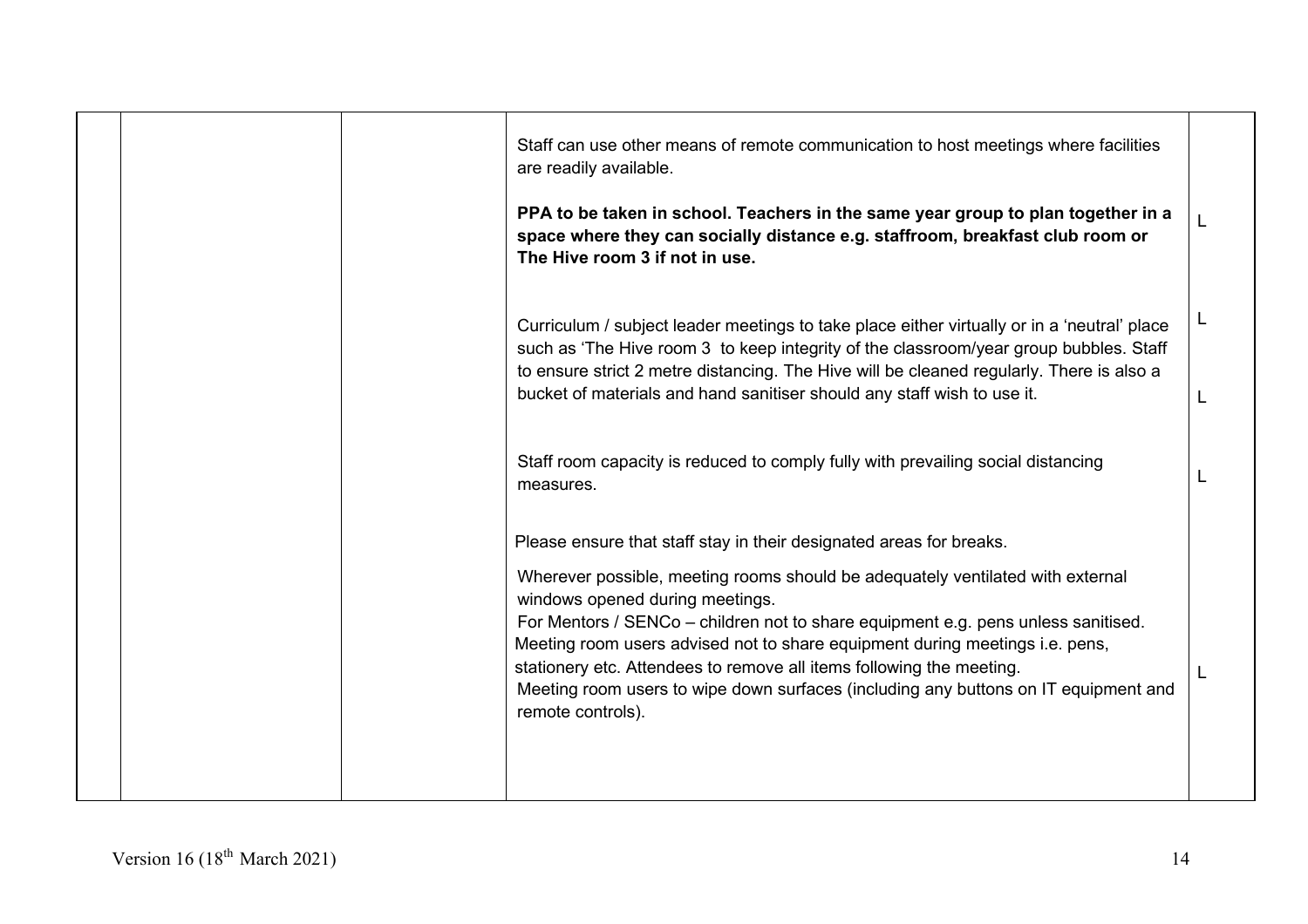|   |                               |              | Additional cleaning materials are provided in all rooms please use them to keep the<br>children's work areas as clean as possible. (labelled buckets) for use by staff and<br>replenished as required. (Please ask Peter /Adam - or phone Jo/Jen in the office when<br>you are running low)<br>Meetings to take place promptly and conclude fully in the meeting room to avoid<br>attendees congregating in adjoining areas prior to and following meetings. | L |
|---|-------------------------------|--------------|--------------------------------------------------------------------------------------------------------------------------------------------------------------------------------------------------------------------------------------------------------------------------------------------------------------------------------------------------------------------------------------------------------------------------------------------------------------|---|
| 5 | Covid-19 virus:<br>Classrooms | <b>Staff</b> | Nursery School and EYFS provision<br>EYFS – To have designated outdoor learning time to avoid mixing of bubbles.                                                                                                                                                                                                                                                                                                                                             |   |
|   |                               | Pupils       | Primary School:                                                                                                                                                                                                                                                                                                                                                                                                                                              |   |
|   |                               |              | Year groups are kept in 'bubbles' should a class bubble 'burst' and should not<br>mix with other year groups during the school day.<br>Wherever possible, staff teaching and supervising a 'bubble' should maintain<br>social distancing from pupils and should not mix with other bubbles.<br>Additional cleaning materials are provided in all classrooms please use them to keep                                                                          |   |
|   |                               |              | the children's work areas as clean as possible. (labelled buckets) for use by staff and<br>replenished as required                                                                                                                                                                                                                                                                                                                                           |   |
|   |                               |              | . (Please ask Peter /Adam – or phone Jo/Jen in the office when you are running low)<br>Any pupils educated off site for any time during school hours will follow the risk<br>assessment & protocols from other setting. School will liaise with parents/setting to<br>ensure health & safety precautions are being taken.                                                                                                                                    |   |
|   |                               |              | Consider infection control - Face masks<br>It is not government policy or school policy for children (primary aged) to wear<br>face masks in school.                                                                                                                                                                                                                                                                                                         |   |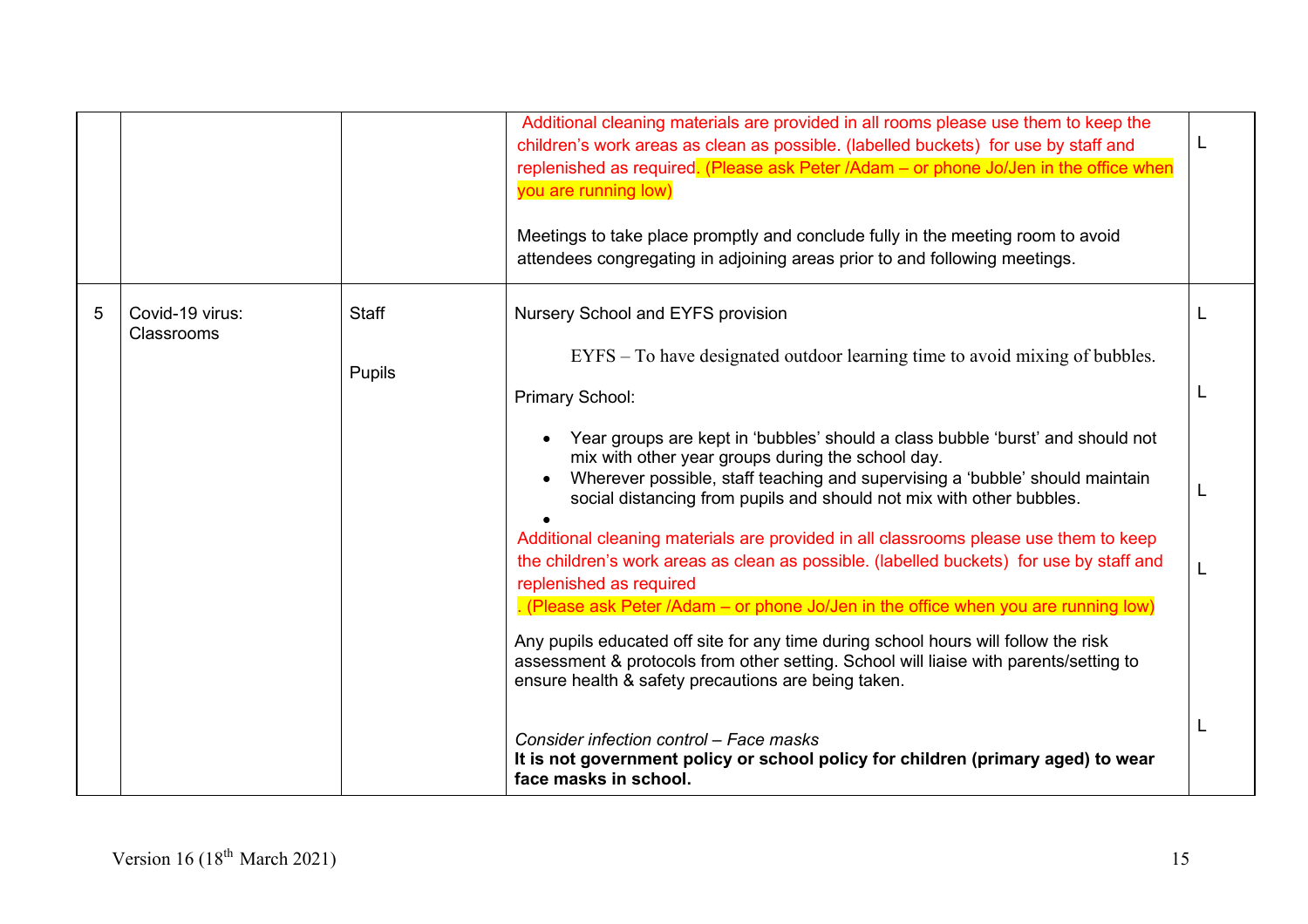|  | If a child arrives with a face mask they should store it in a re-sealable bag (not just put it $ L $<br>in their coat pocket without a bag) until home time.<br>Do not touch the outside of the facemask / face covering<br>If it is a disposable mask ask the child to put it in the bin.<br>Wash hands.                            |   |
|--|--------------------------------------------------------------------------------------------------------------------------------------------------------------------------------------------------------------------------------------------------------------------------------------------------------------------------------------|---|
|  |                                                                                                                                                                                                                                                                                                                                      | L |
|  | For individual and very frequently used equipment, such as pencils and pens, staff and<br>pupils have their own which are not shared.                                                                                                                                                                                                |   |
|  | Resources shared between bubbles, such as sports, art and science equipment (see<br>individual risk assessments) should be cleaned frequently and meticulously and<br>always between use by different bubbles, or to be left unused and out of reach for a<br>period of 48hrs (72hrs for plastics) between use by different bubbles. | L |
|  | All unnecessary items are removed from classrooms and teaching environments as<br>much as possible.                                                                                                                                                                                                                                  |   |
|  | Reading books, spellings etc will be given out on a Monday and requested to return<br>each Friday. Some year groups may give more than one book.                                                                                                                                                                                     |   |
|  | See individual risk assessment for updated P.E. guidance.                                                                                                                                                                                                                                                                            |   |
|  | Please see the room capacity displayed on doors and adhere to these.                                                                                                                                                                                                                                                                 |   |
|  | Classes are to take place in the same setting wherever possible to limit the numbers<br>moving around the school.                                                                                                                                                                                                                    |   |
|  | Classroom activities planned and structured; where possible and appropriate classes<br>will be held outdoors.                                                                                                                                                                                                                        |   |
|  | Cleaning of hands is encouraged when changing classrooms for different activities.                                                                                                                                                                                                                                                   |   |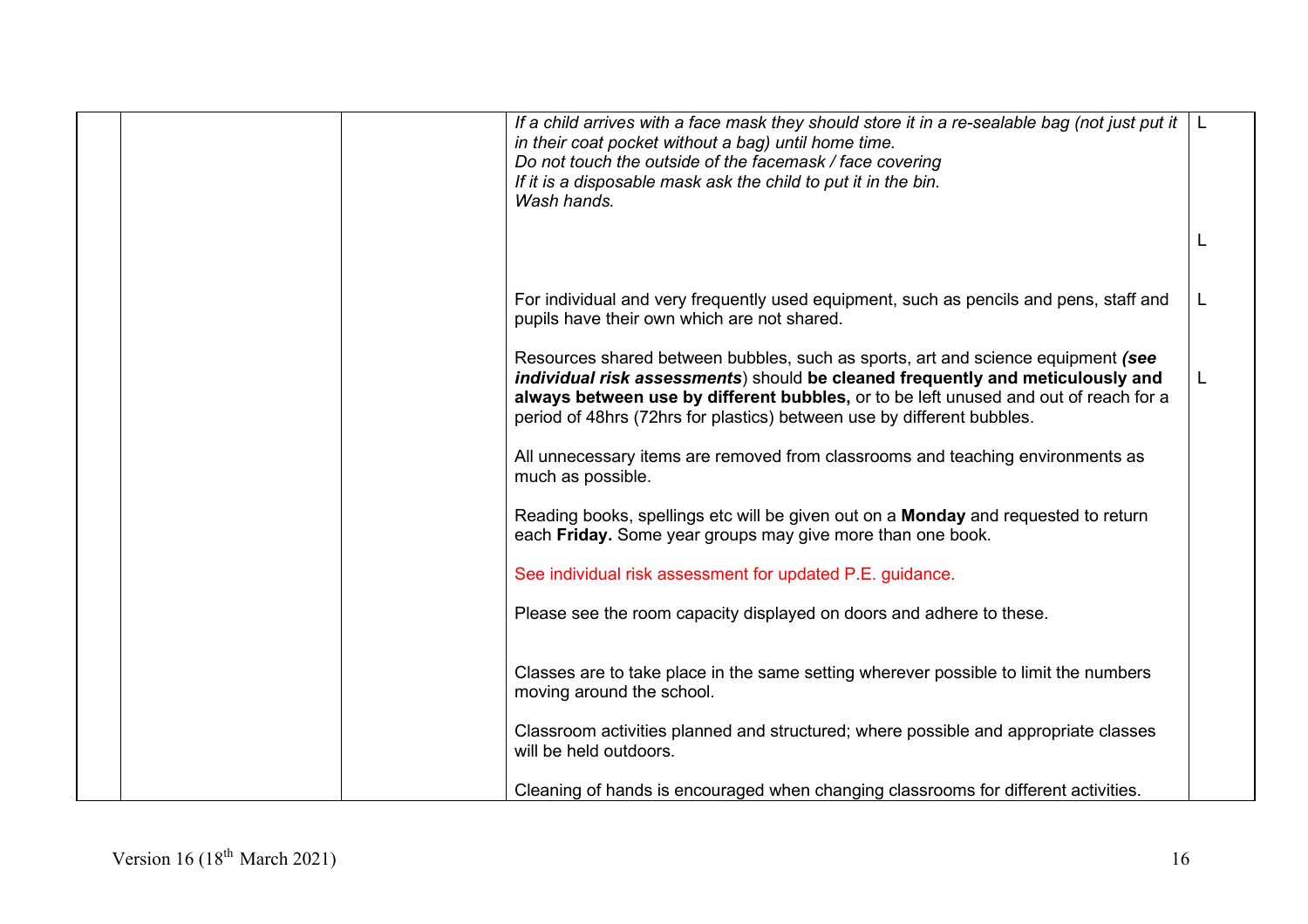|   |                                 |                                                          | Pupils regularly reminded to maintain social distancing where possible.<br>Classroom windows will be opened, where practical, to encourage as much natural<br>ventilation as possible.                                                                                                                                                                                                                                                                                                                                                                                                                                                                                                                                                                                                                                                                                                                                                     |  |
|---|---------------------------------|----------------------------------------------------------|--------------------------------------------------------------------------------------------------------------------------------------------------------------------------------------------------------------------------------------------------------------------------------------------------------------------------------------------------------------------------------------------------------------------------------------------------------------------------------------------------------------------------------------------------------------------------------------------------------------------------------------------------------------------------------------------------------------------------------------------------------------------------------------------------------------------------------------------------------------------------------------------------------------------------------------------|--|
| 6 | Covid-19 virus: Dining<br>areas | <b>Staff</b><br>Pupils                                   | Rota ensures that 'bubbles' are separated whilst eating.<br>Lunchtime staff to remain with their allocated class and not with other staff/children from<br>that year group (unless they are at least 2 metres apart).<br>Lunch times will be staggered to ensure 'bubbles' do not mix. Children will distance<br>from other classes in the dining hall and remain with their class at all times.<br>Dining room tables and chairs will be wiped down between sittings.<br>Dining room supervisors, cleaners and serving staff to maintain social distancing<br>wherever possible.<br>LSA's to ONLY work with allocated class.                                                                                                                                                                                                                                                                                                              |  |
| 7 | Covid-19 virus; School day      | <b>Staff</b><br>Pupils<br><b>Visitors</b><br>Contractors | School start times for different bubbles are staggered to reduce the numbers attending<br>the site at the start and finish of the day (see appendix)<br>Stafff who are clinically extremely vulnerable and are shielding – to follow government<br>advice and continue to work from home and shield until 31 <sup>st</sup> March. Updated guidance<br>for staff to return to school from 1 <sup>st</sup> April if they are not able to work from home therefore<br>school staff to return after the two week Easter break on Monday 12th April 2021. Staff<br>to ask for a meeting if they wish to update their extended duty of care risk assessment<br>in place for return to school.<br>Extended duty of care risk assessments adhered to. Some adults relocated in school to<br>work with older pupils who are able to socially distance better. Adults who request may<br>wear a visor if they feel unsafe/more vulnerable in school. |  |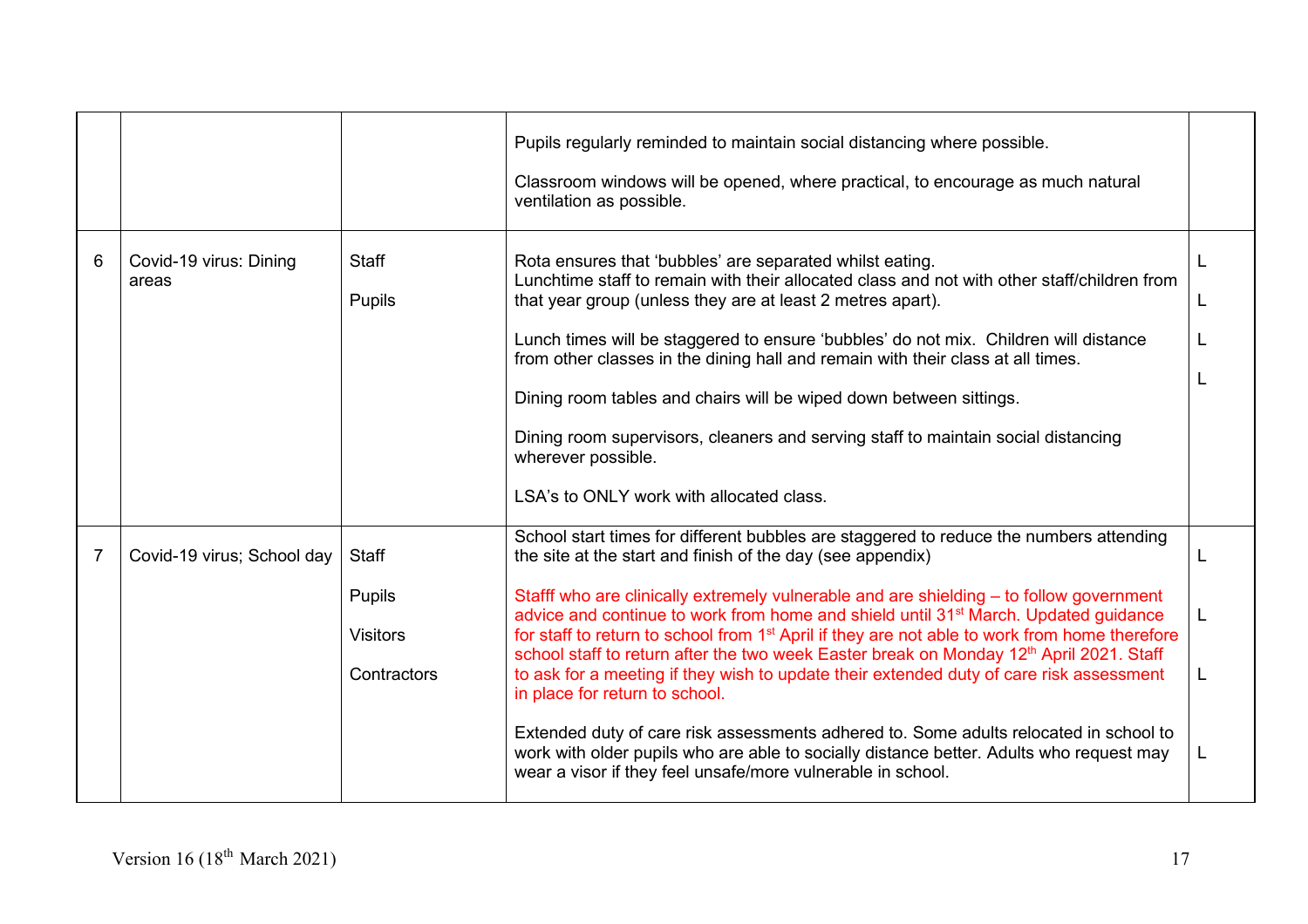|   |                                                    |              | Individual risk assessments for vulnerable children or adults carried out and regularly<br>updated. These can be requested at any time.                                                       |  |
|---|----------------------------------------------------|--------------|-----------------------------------------------------------------------------------------------------------------------------------------------------------------------------------------------|--|
|   |                                                    |              | Parents and Carers are requested to drop their children off alone e.g., not both parents<br>attending at once.                                                                                |  |
|   |                                                    |              | Parents & Carers are requested to wear face masks when dropping off and picking up<br>children.                                                                                               |  |
|   |                                                    |              | Staff will wear face masks when on the yard or talking to parents/carers at their<br>classroom door.                                                                                          |  |
|   |                                                    |              | Parents and Carers are requested not to gather at entrance gates or doors, or enter the<br>site (unless they have a pre-arranged appointment) once their children have entered the<br>school. |  |
|   |                                                    |              | Parents and Carers requested not to gather on the school playground and to maintain<br>social distancing at all times.                                                                        |  |
|   |                                                    |              | Timetables are revised where possible to reduce the movement around the school<br>premises and to stagger busy transitional periods.                                                          |  |
|   |                                                    |              | Break times (including lunch) staggered for classes to minimise mixing and dilute<br>numbers using common areas such as walkways and toilets.                                                 |  |
|   |                                                    |              | Where possible the numbers of pupils using toilets will be managed. Please do not<br>send a full class to the toilet at the same time.                                                        |  |
| 8 | Covid-19 virus; Working<br>and teaching within the | <b>Staff</b> | School staff to receive support for their mental Health & Well-being should they<br>need it.<br>Information given about Liverpool Samaritans who are working with school staff                |  |
|   | school environment                                 | Pupils       | as a client base.<br>Information given about how to access Qwell (see attached)<br>Staff mental health champions - Jill Dugdale, Jo Dakin & pastoral team.                                    |  |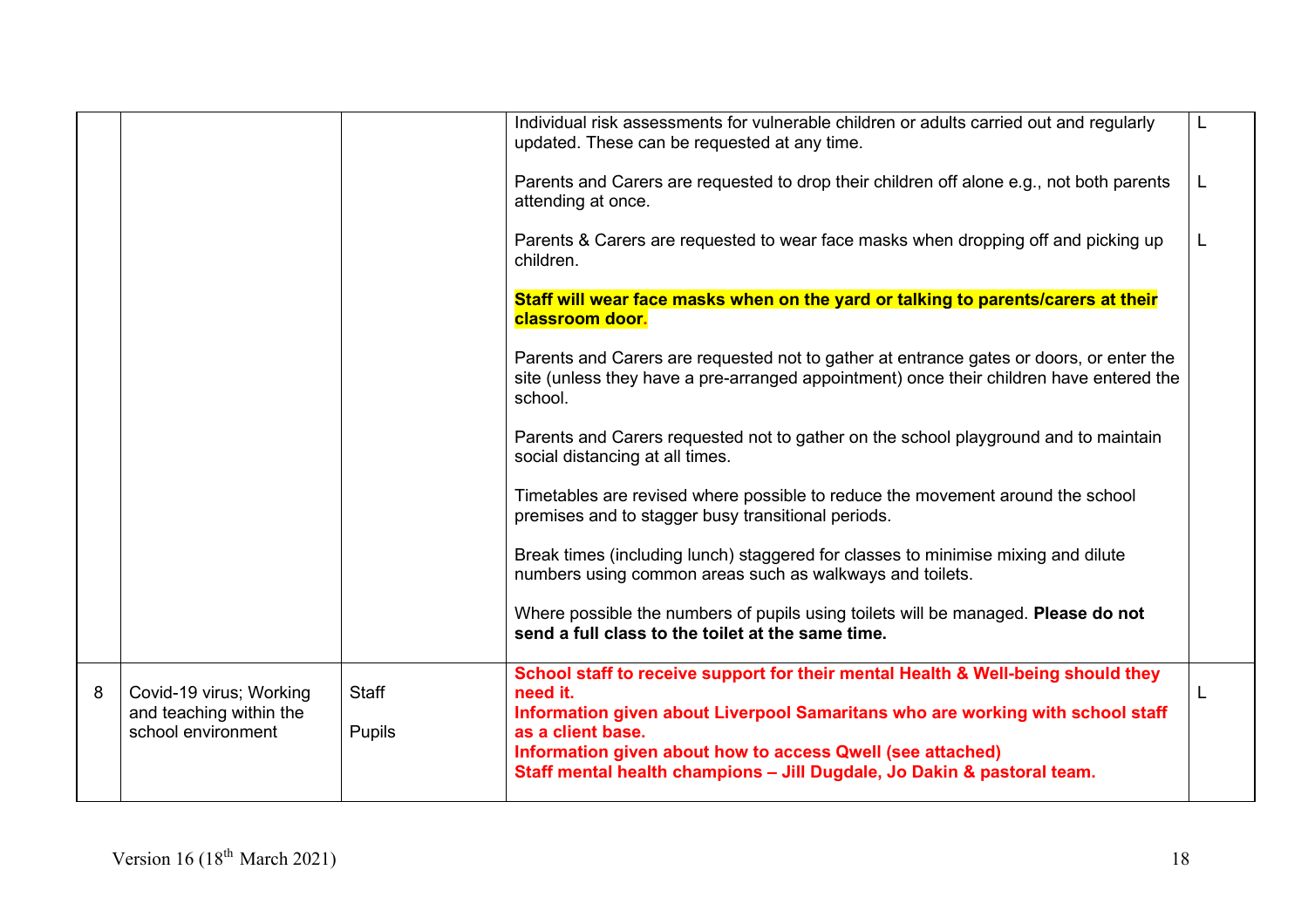|   |                          | <b>Visitors</b><br>Contractors | School staff to carry out a lateral flow test x2 per week. Sunday before 4pm when<br>working the next day and Wednesday before 6pm if working the next day. Staff<br>then record their results on the google form which goes to the Headteacher &<br>Deputy.<br>Staff instructed in the following working practices:<br>Aim to maintain social distancing at all times, where practicable.<br>Limit number of surfaces touched, where possible.<br>Keep hands away from face as much as possible.<br>Regularly perform appropriate hand washing throughout the day.<br>Lessons and activities planned to make best use of school resources whilst maintaining<br>social distancing.<br>Changing of classrooms for different activities is minimised as far as is reasonably<br>practicable.<br>ICT suite will be used by 1 bubble for a full morning or afternoon on a rota basis<br>and will be cleaned over lunchtime.<br>Any extra -curricular clubs will adhere to class bubbles and have a maximum of<br>15 pupils (to be reviewed every four weeks).<br>Visitors may be asked to take a lateral flow test and wait for results before they have a<br>meeting or work with a group of children.<br>Governors will take a lateral flow test the day before they come in to school. | L |
|---|--------------------------|--------------------------------|----------------------------------------------------------------------------------------------------------------------------------------------------------------------------------------------------------------------------------------------------------------------------------------------------------------------------------------------------------------------------------------------------------------------------------------------------------------------------------------------------------------------------------------------------------------------------------------------------------------------------------------------------------------------------------------------------------------------------------------------------------------------------------------------------------------------------------------------------------------------------------------------------------------------------------------------------------------------------------------------------------------------------------------------------------------------------------------------------------------------------------------------------------------------------------------------------------------------------------------------------------------------------------------|---|
| 9 | Covid-19 virus; Cleaning | Staff                          |                                                                                                                                                                                                                                                                                                                                                                                                                                                                                                                                                                                                                                                                                                                                                                                                                                                                                                                                                                                                                                                                                                                                                                                                                                                                                        |   |
|   |                          | Pupils                         | Any new cleaning products brought on site in response to the current Covid-19<br>pandemic will have a COSHH risk assessment undertaken prior to use.                                                                                                                                                                                                                                                                                                                                                                                                                                                                                                                                                                                                                                                                                                                                                                                                                                                                                                                                                                                                                                                                                                                                   |   |
|   |                          | <b>Visitors</b>                | See COSHH risk assessments for further information.                                                                                                                                                                                                                                                                                                                                                                                                                                                                                                                                                                                                                                                                                                                                                                                                                                                                                                                                                                                                                                                                                                                                                                                                                                    |   |
|   |                          | Contractors                    | Cleaners have appropriate PPE in line with current (and any new) COSHH risk<br>assessments.                                                                                                                                                                                                                                                                                                                                                                                                                                                                                                                                                                                                                                                                                                                                                                                                                                                                                                                                                                                                                                                                                                                                                                                            |   |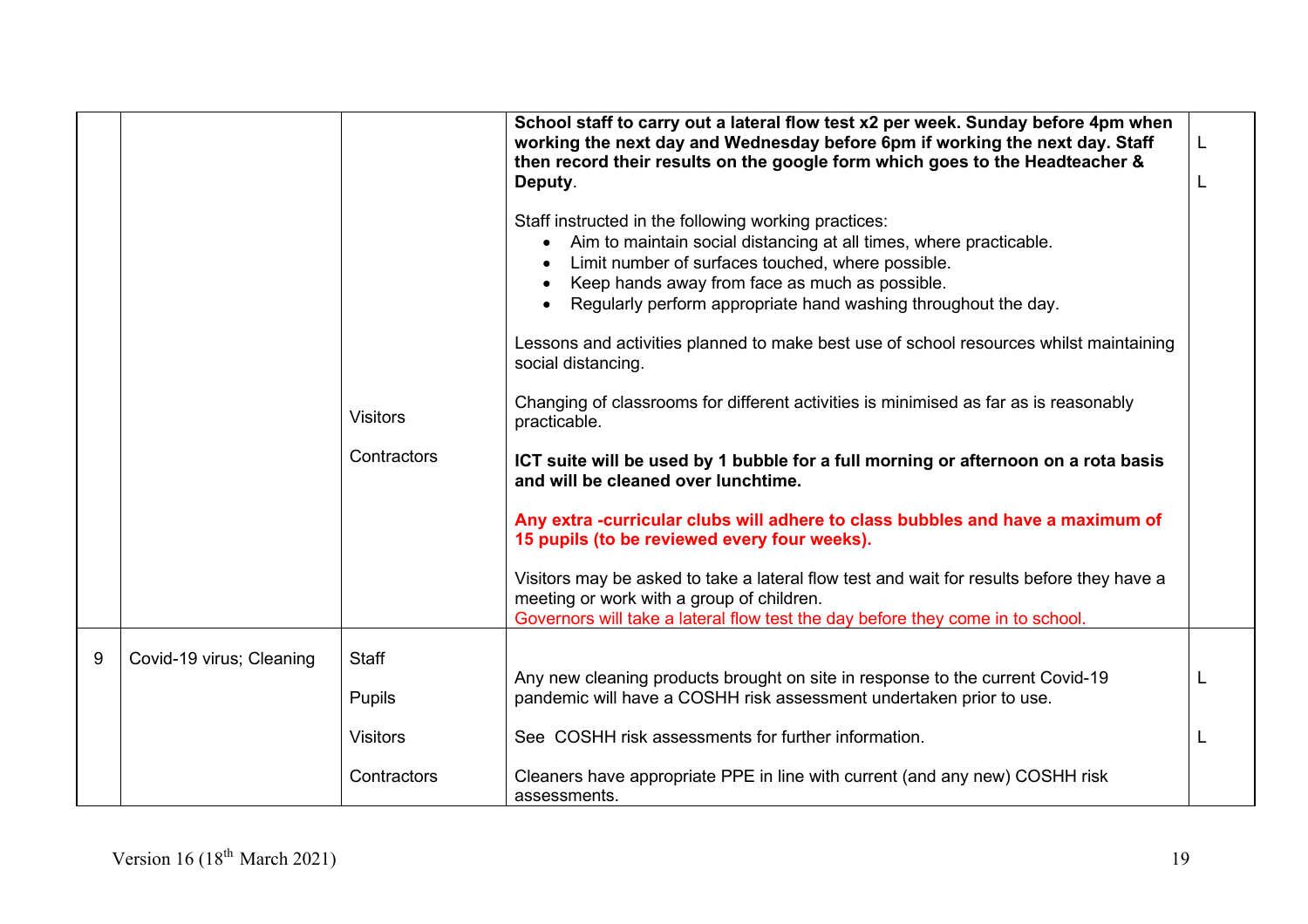|    |                                                                                        |                        | Classroom equipment should be wiped down and cleansed at the end of the school<br>day and between activities where possible.                                                                                                                                    |   |
|----|----------------------------------------------------------------------------------------|------------------------|-----------------------------------------------------------------------------------------------------------------------------------------------------------------------------------------------------------------------------------------------------------------|---|
|    |                                                                                        |                        | Break time equipment to be used for each year group. Boxes of equipment clearly<br>labelled for year groups.                                                                                                                                                    |   |
|    |                                                                                        |                        | Staff will ensure that children put 'their' equipment back in their year group/class<br>box before other children come onto the yard.                                                                                                                           | L |
|    |                                                                                        |                        | Cleaning undertaken in line with Government publication COVID-19: cleaning in non-<br>healthcare settings.                                                                                                                                                      |   |
|    |                                                                                        |                        | School will be fully cleaned at the finish of each school day. There will be additional<br>cleaning during the school day.                                                                                                                                      |   |
|    |                                                                                        |                        | Regularly touched items such as door handles, handrails etc. will be regularly wiped<br>down and cleaned.                                                                                                                                                       |   |
|    |                                                                                        |                        | Additional cleaning products are available for use by staff to wipe down frequently used<br>contact surfaces. These will include (amongst other things):<br>• Printers/photocopying machines<br>Lift buttons and door entry keypads                             |   |
|    |                                                                                        |                        | Door, fridge and cabinet handles<br>Light switches<br>Kitchen surfaces                                                                                                                                                                                          |   |
|    |                                                                                        |                        | Classrooms where a pupil or staff member has become symptomatic during the school<br>day will be deep cleaned along with other areas the person may have been.                                                                                                  |   |
| 10 | Covid-19 virus; Pupils and<br>staff who become<br>symptomatic during the<br>school day | Staff<br><b>Pupils</b> | Pupils and Staff who become symptomatic during the school day will be isolated from<br>the rest of the pupil group and their parents (pupils) will be called to come and collect<br>M/L<br>them. Staff will be sent home to self-isolate if they have symptoms. |   |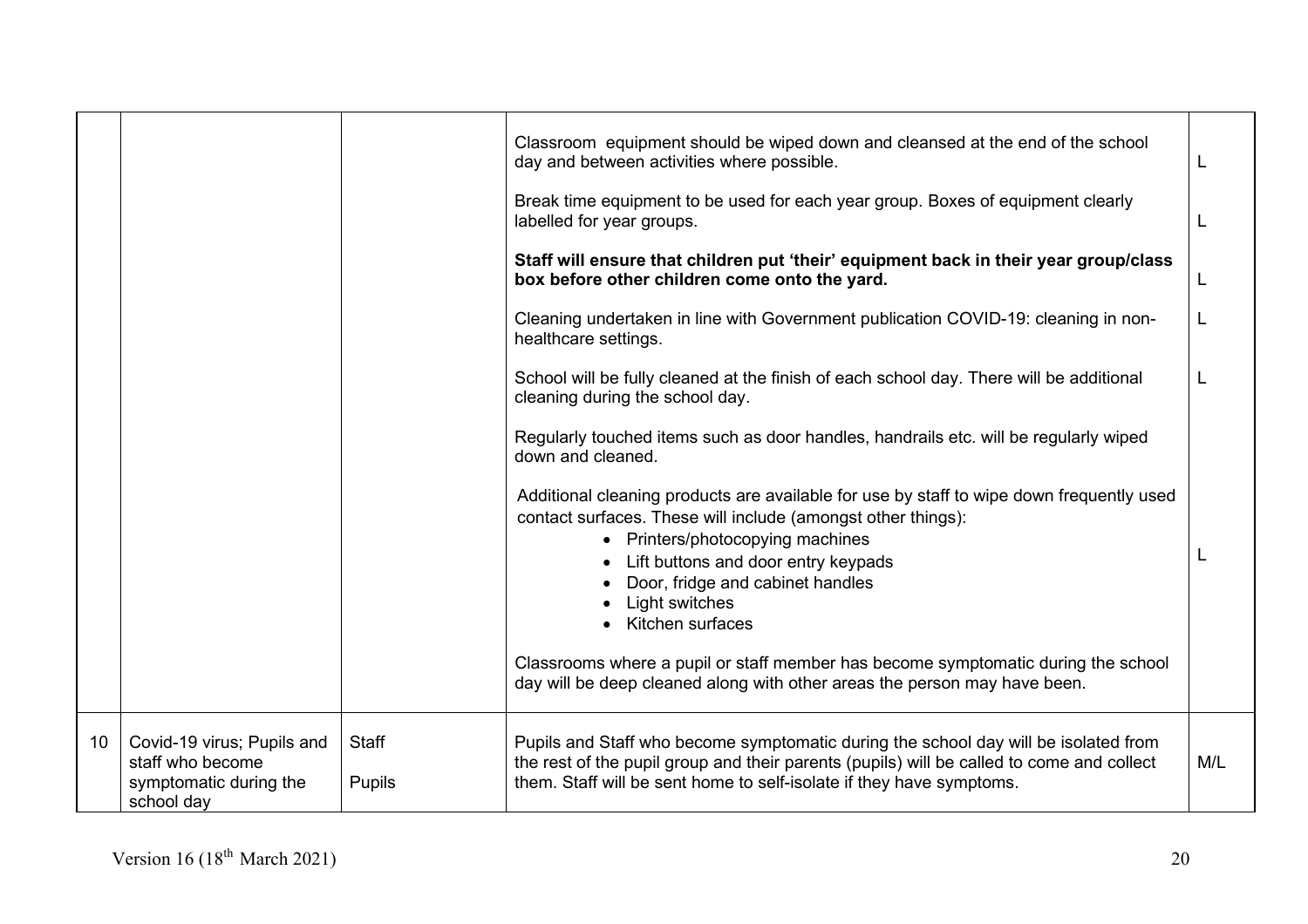| <b>Visitors</b> | <b>Isolation room:</b>                                                                                                                                                                                                                                                                                                                                                                                                                                                                                                                                                                                                                                         |     |
|-----------------|----------------------------------------------------------------------------------------------------------------------------------------------------------------------------------------------------------------------------------------------------------------------------------------------------------------------------------------------------------------------------------------------------------------------------------------------------------------------------------------------------------------------------------------------------------------------------------------------------------------------------------------------------------------|-----|
| Contractors     | <b>Counselling room (outside Nursery)</b>                                                                                                                                                                                                                                                                                                                                                                                                                                                                                                                                                                                                                      |     |
|                 |                                                                                                                                                                                                                                                                                                                                                                                                                                                                                                                                                                                                                                                                | M/L |
|                 | If staff are unable to maintain 2m social distancing from an isolated pupil, appropriate<br>PPE should be worn e.g. a surgical face mask.                                                                                                                                                                                                                                                                                                                                                                                                                                                                                                                      |     |
|                 | Any areas, items and surfaces the symptomatic person has come into contact with<br>should be thoroughly cleaned as soon as possible.                                                                                                                                                                                                                                                                                                                                                                                                                                                                                                                           |     |
|                 | Symptomatic pupils and staff are advised to engage with Government Test and Trace<br>and get tested:<br>If someone tests negative, they feel well and no longer have symptoms similar to<br>coronavirus (COVID-19), they can stop self-isolating. Other members of their<br>household can stop self-isolating.<br>If someone tests positive, they should follow Government guidance and must<br>continue to self-isolate for at least 10 days from the start of their symptoms. The<br>10-day period starts from the day they first became ill. If they still have a high<br>temperature, they should keep self-isolating until temperature returns to normal. | M/L |
|                 | The school understands how to contact the local Public Health England Health<br>Protection Team in the event of a positive test result for a member of staff or pupil:<br>https://www.gov.uk/guidance/contacts-phe-health-protection-teams. The Health<br>Protection Team will provide the specific advice and guidance the school is to follow in<br>the event of a positive test result.                                                                                                                                                                                                                                                                     |     |
|                 | If necessary, a 'bubble' will be sent home and advised to isolate in line with<br>guidance.                                                                                                                                                                                                                                                                                                                                                                                                                                                                                                                                                                    |     |

**Risk Level: High:** Accident likely with possibility of serious injury or loss **Medium:** Possibility of accident occurring causing minor injury or loss **Low**: **Conserve Accident unlikely with control measures in place**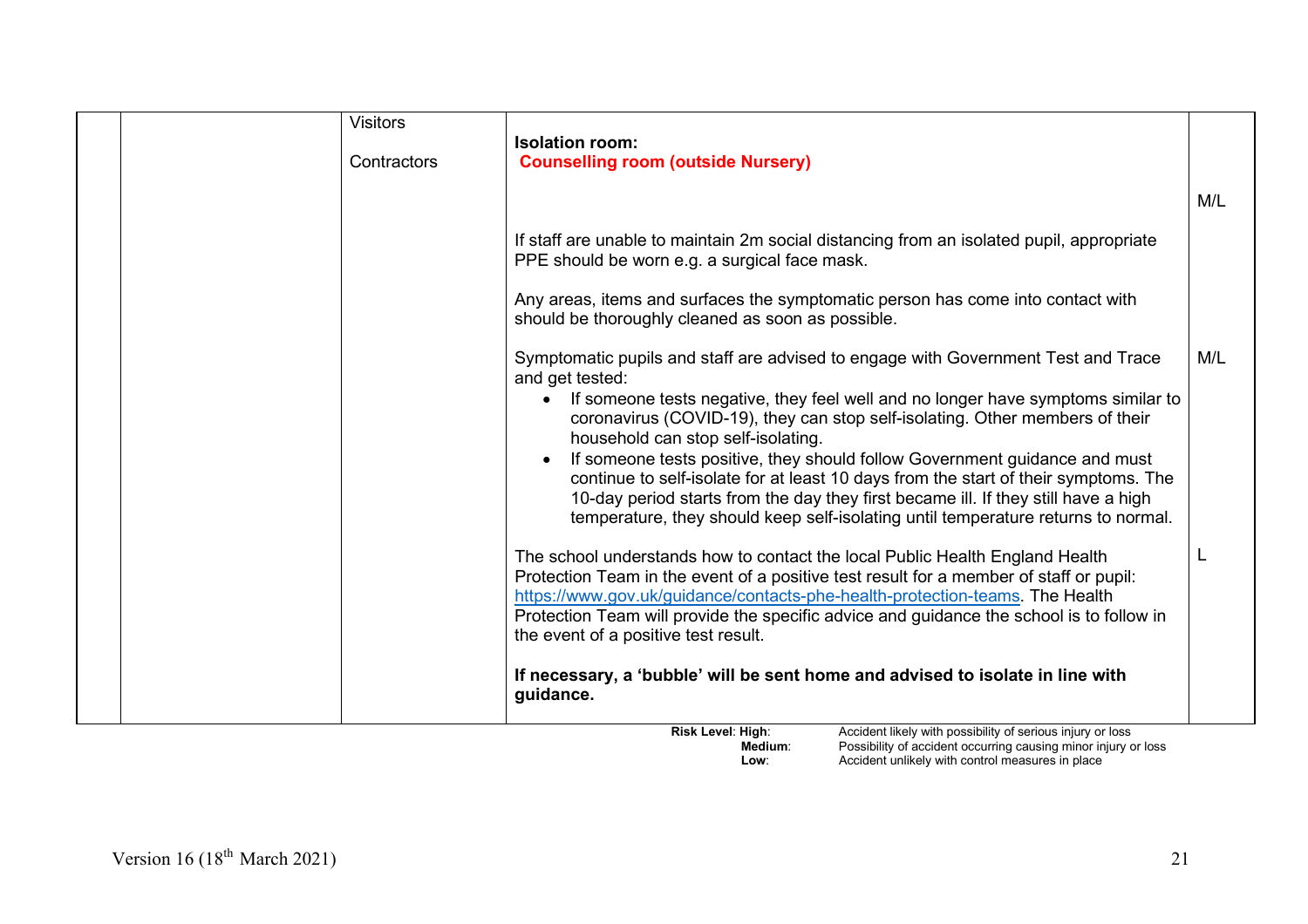| D                  | <b>Controls</b><br>(Ser $N^{\circ}$ to correspond with Hazard Ser $N^{\circ}$ )                                                                                                                                                                                                                                                                                                                                                                                                                                                                                | Е<br><b>Completed by the HST</b>                                                                                                                                                                                                            |                                                                                                                  |                                                                                                                                                           |                                                             |
|--------------------|----------------------------------------------------------------------------------------------------------------------------------------------------------------------------------------------------------------------------------------------------------------------------------------------------------------------------------------------------------------------------------------------------------------------------------------------------------------------------------------------------------------------------------------------------------------|---------------------------------------------------------------------------------------------------------------------------------------------------------------------------------------------------------------------------------------------|------------------------------------------------------------------------------------------------------------------|-----------------------------------------------------------------------------------------------------------------------------------------------------------|-------------------------------------------------------------|
| Ser<br>$N^{\circ}$ | <b>Additional Controls Required</b>                                                                                                                                                                                                                                                                                                                                                                                                                                                                                                                            | <b>Action to be Taken</b>                                                                                                                                                                                                                   | <b>By Whom</b>                                                                                                   | <b>Target</b><br><b>Completion Date</b>                                                                                                                   | <b>Task Completed</b><br>(Signed & Dated)                   |
| 1                  | SEND Pupils' needs changing due to Lockdown.                                                                                                                                                                                                                                                                                                                                                                                                                                                                                                                   | Update extended duty of<br>care risk assessment. Share<br>with parent & if appropriate<br>child.                                                                                                                                            | .KM (SENCo)                                                                                                      | March 8th 2021                                                                                                                                            | April 2021                                                  |
| $\overline{2}$     | Extended duty of care adhered to. Vulnerable groups have support for<br>mental health & well -being. Covid Age risk assessment offered to staff<br>Offered again in October due to Liverpool being 'Tier 3'.<br>Offered again in October along with the COVID age risk assessment.<br>Offered again in November as part of Government 'lockdown'<br>measures.<br>Offered in December following move into Tier 2.<br>Offered in January 2021 move to Tier 3.<br>Offered on return to school (or before) 8 <sup>th</sup> March 2021.<br>Offered 18th March 2021. | Individual risk assessments<br>carried out for staff / children<br>who require one. Staff who<br>wish to fill in covid age risk<br>assessment and e-mail it to<br>J.Price Covid lead.<br>J. Price to fill in with staff if they<br>request. | <b>J.P &amp; G.S</b><br>J.P & staff.<br>All staff with an<br>extended duty of<br>care risk<br>assessment.        | 4//9/20<br>& upon request.                                                                                                                                | Reviewed regularly. (At<br>least half termly)<br>April 2021 |
| 3                  | New guidelines around sport.<br>P.E risk assessment updated and shared with staff.                                                                                                                                                                                                                                                                                                                                                                                                                                                                             | Update risk assessment.<br>Share with staff.<br>Policy on clubs/extra-curricular<br>activities. Shared with satt and<br>parents as required.                                                                                                | L.C/R.F                                                                                                          | March 8th 2021                                                                                                                                            | <b>Easter</b>                                               |
| $\overline{4}$     | Support for mental health & well-being of school staff.                                                                                                                                                                                                                                                                                                                                                                                                                                                                                                        | Referral (online form) to<br>Liverpool based Samaritans<br>(Targeted group of school<br>staff). Self-referral requesting<br>a call back.<br><b>Access to QWELL free</b><br>confidential access to online<br>emotional well-being service.   | JP to provide staff<br>with details.<br>Jill Dugdale -<br>Mental health<br>champion.<br>Confidential<br>support. | Shared with staff<br>January 2021.<br>February 2021.<br>Qwell access 365 days<br>a year.<br>12-10pm Monday to<br>Friday &<br>6-10pm Saturday &<br>Sunday. | Ongoing                                                     |